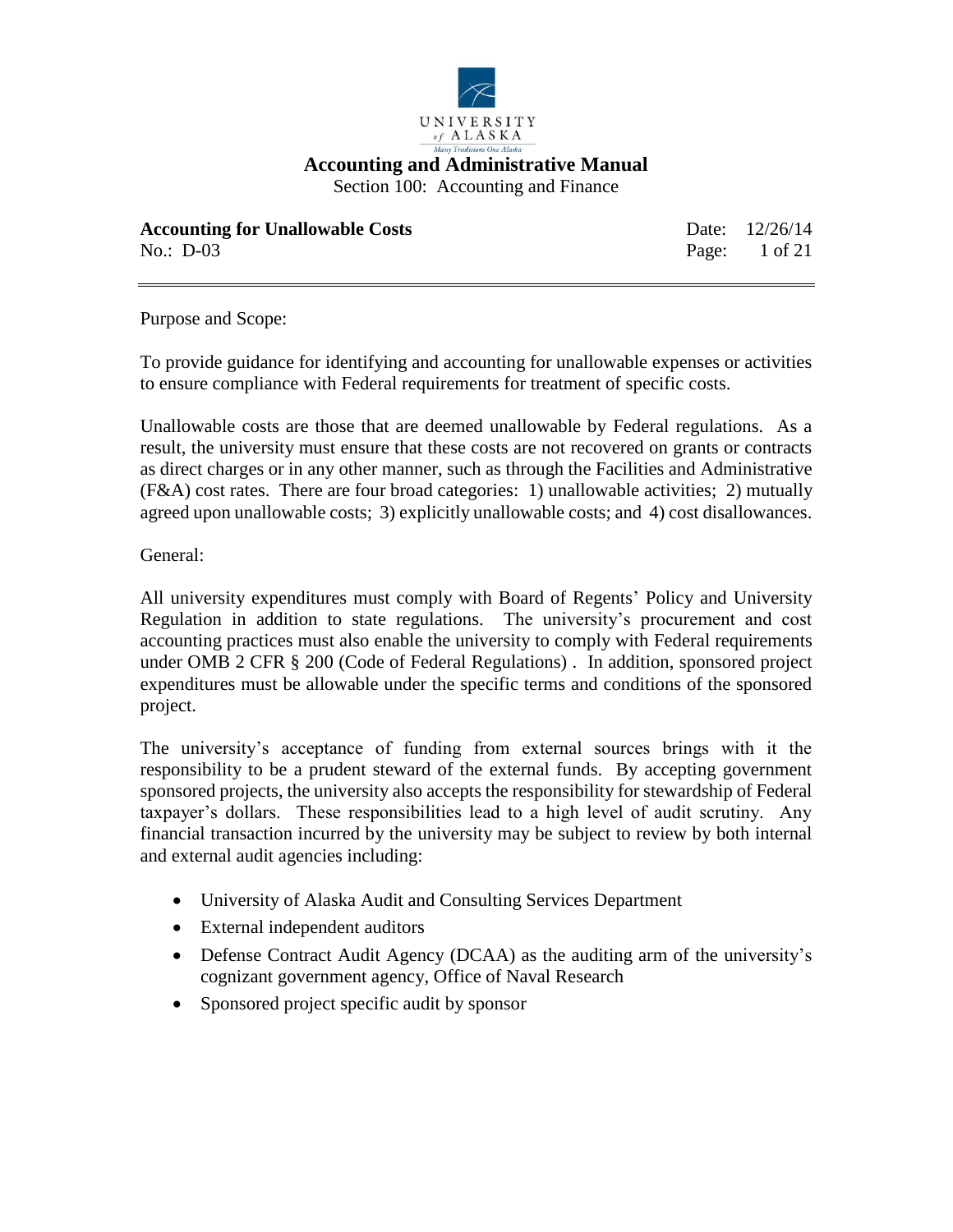

**Accounting for Unallowable Costs** Date: 12/26/14 No.: D-03 Page: 2 of 21

Definitions:

Allocable –Per 2 CFR §200.405, a cost is considered to be allocable if the goods or services involved provide a benefit to the sponsored project. Factors to consider if a cost is allocable are: 1) if the cost is incurred solely to advance the work under the sponsored project; 2) if it benefits both the sponsored agreement and other work of the institution, in proportions that can be approximated through reasonable methods; 3) if it is necessary to the overall operation of the institution and is deemed to be assignable in part to sponsored projects; 4) if equipment or capital assets are authorized, they are assignable to the sponsored agreement regardless of the use that may subsequently be made of the equipment or other capital items involved (see 2 CFR §200.313 for more information).

Consistent treatment of  $costs - A cost$  is treated consistently when the costs are estimated in the proposal development stage using the same method as they are accumulated and reported on during the post-award phase of the sponsored agreement. In addition, the university must be consistent in the treatment of direct type expenses and Facilities  $\&$ Administrative (F&A) type expenses.

Cost disallowance – Costs, incurred for grants or contracts, which are disallowed pursuant to a written decision by the sponsor or the university's Federal audit agency. In some cases, university management can deem a cost as disallowed. This includes pre-award costs, costs that fall outside the award period, and costs of supporting personnel and other expenditures if ultimately rejected by the sponsor. These expenses charged to a sponsored project may be removed from the sponsored project in order to ensure that the sponsor is not billed for these expenses through the use of account code 8651 "Restricted Fund Disallowed Costs" or by moving the specific expense out of the sponsored project fund. See Procedure A-05. Unallowed costs are the responsibility of the principal investigator's department, unless the facts and circumstances warrant a more appropriate source.

Direct costs – Direct costs are those that can be assigned with relative ease and a high degree of accuracy to a particular sponsored project, instructional activity or another institutional activity.

Directly associated costs – any cost which is generated solely as a result of the incurrence of another cost, and which would not have been incurred had the other cost not been incurred.

Explicitly unallowable costs – Costs that are specifically identified as unallowable under 2 CFR § 200 unless specified as allowable under the terms and conditions of the award. They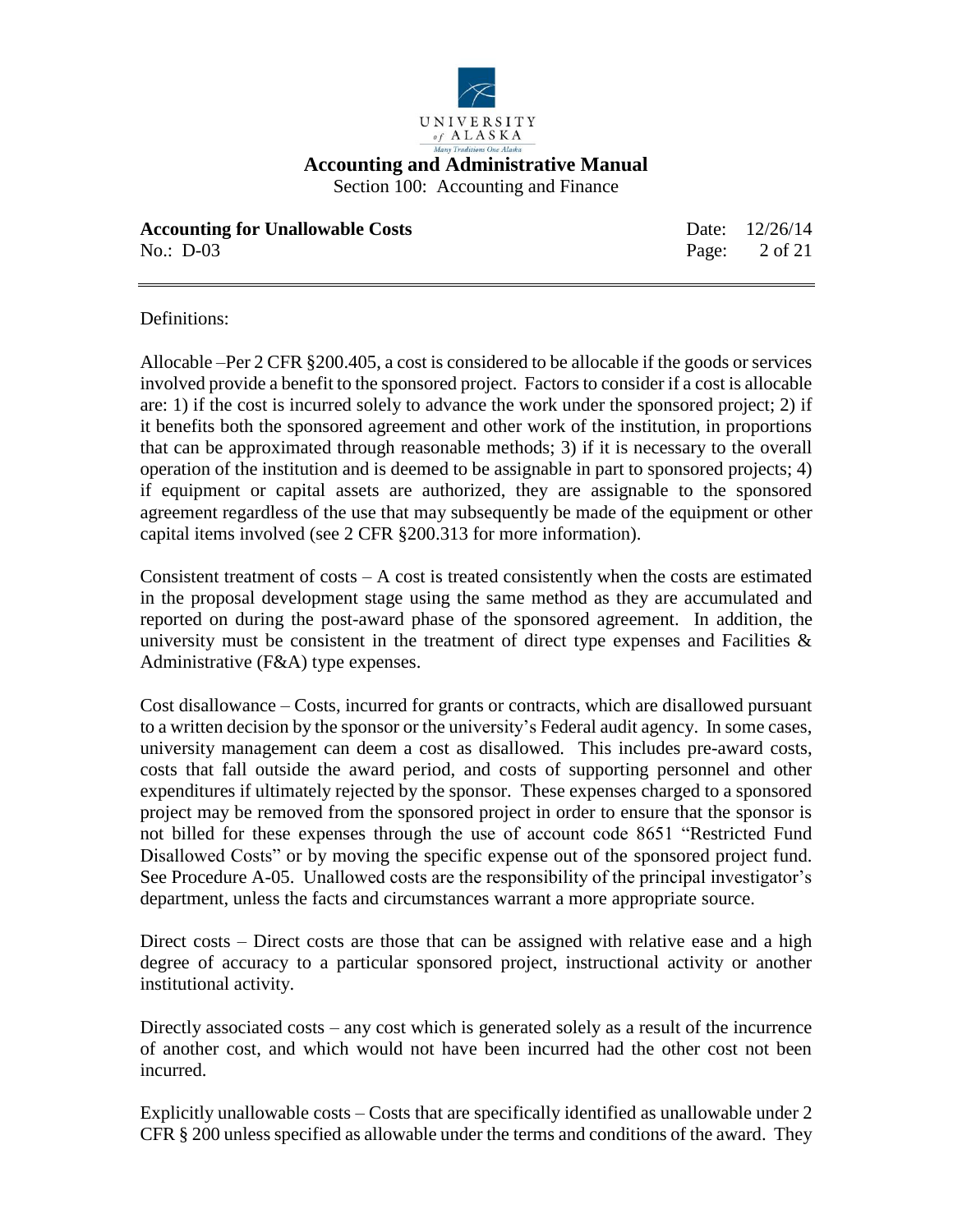

Section 100: Accounting and Finance

| <b>Accounting for Unallowable Costs</b> | Date: 12/26/14           |
|-----------------------------------------|--------------------------|
| No.: $D-03$                             | Page: $3 \text{ of } 21$ |

include individual items of expense such as alcoholic beverages, entertainment costs, and dues for commercial, civic, or social clubs.

Facilities and administrative costs – F&A type costs are those that are incurred for common or joint objectives or activities. These costs typically cannot be clearly identified with a particular sponsored project, instructional activity or any other institutional activity. The university is not permitted to move between direct and F&A cost pools without cognizant agency approval. Facilities costs include depreciation on buildings, equipment and capital improvements, interest on debt associated with certain assets, operations and maintenance costs, and library expenses. Administration costs include general administration and general expenses, departmental administration, sponsored projects administration, and student administration and services.

Indirect costs – Indirect costs are synonymous with F&A costs.

Mutually agreed upon unallowable costs – Costs that are agreed upon unallowable under the terms of a grant, contract, or cooperative agreement, but which are allowable under normal circumstances. Assuming that the amount was not used as cost sharing, the costs are considered unallowable and must be accounted for as such in unallowable account codes or organization codes with unallowable type default program codes.

Reasonable –Per 2 CFR §200.404, a cost is considered to be reasonable if the nature and amount of the goods or services acquired are an amount that a prudent person would have paid at the point in time that the transaction occurred. Factors to consider when evaluating whether a cost is reasonable are: 1) whether the cost would generally be recognized as necessary for the operation of the institution or the performance of a sponsored agreement; 2) the restraints or requirements imposed by such factors as sound business practice; arms length bargaining, Federal,state, local tribal and other laws and regulations, and sponsored agreement terms and conditions; 3) market prices for comparable goods or services for the geographic area; 4) whether pertinent individuals acted with prudence under the circumstances, considering their responsibilities to the institution, its employees, its students, the Federal government, and the public at large; and 5) whether the actions deviate from the university's policies and practices, which may unjustifiably increase the Federal award's cost.

Unallowable activities  $-2$  CFR  $\S$  200 has identified four specific activities whose costs have been determined to be entirely unallowable by the Federal government. The activities are: 1) advertising/public relations designed solely to promote the university's offices,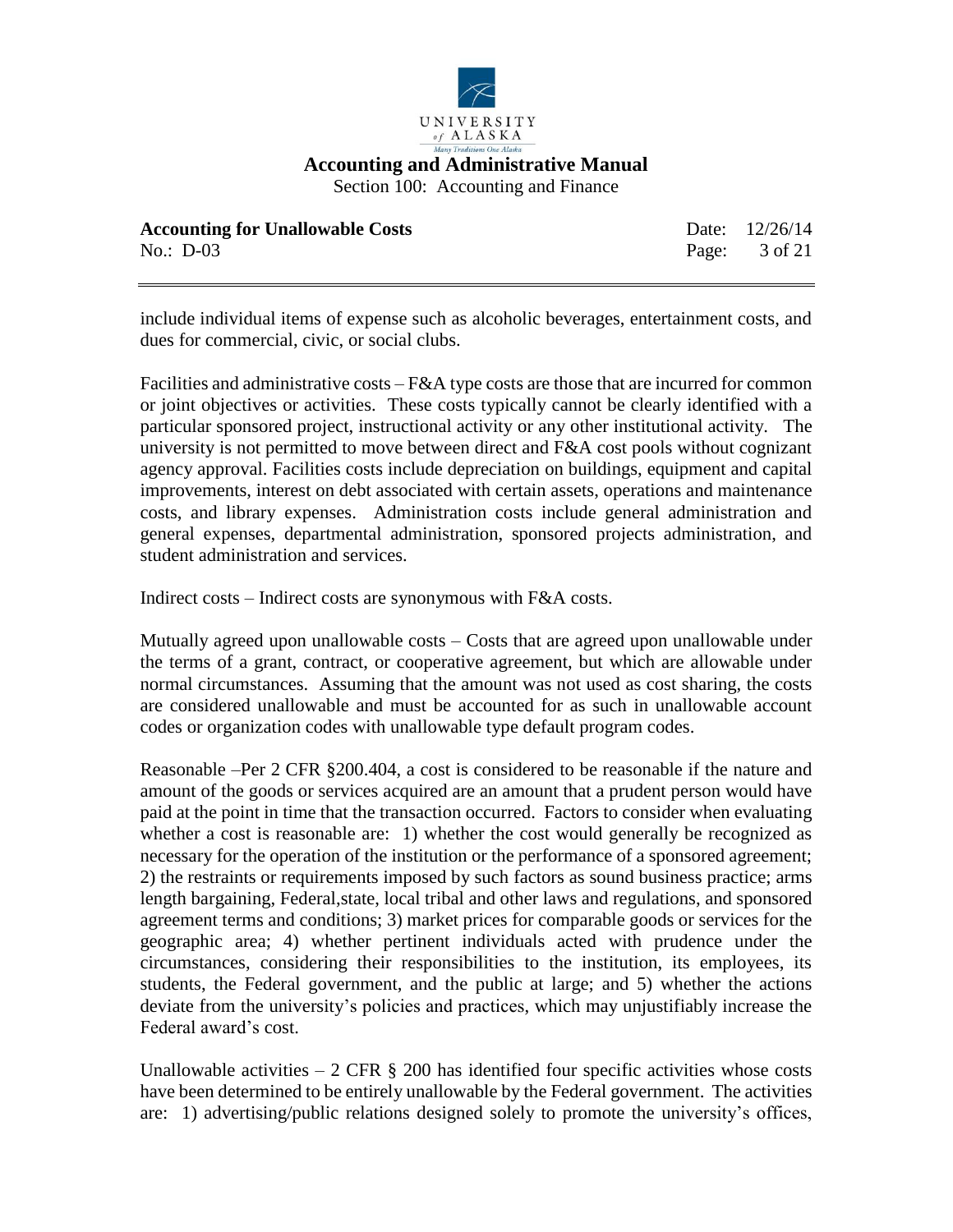

Section 100: Accounting and Finance

| <b>Accounting for Unallowable Costs</b> | Date: 12/26/14           |
|-----------------------------------------|--------------------------|
| No.: $D-03$                             | Page: $4 \text{ of } 21$ |

colleges, or units and their programs and services; 2) alumni activity; 3) fund raising and cash management; and 4) lobbying, including costs of a legislative liaison.

Federal Requirements:

The university must comply with the principles for expenditure of Federal funds that are set forth by the Federal government in 2 CFR  $\S$  200 Subpart E – Cost Principles, "Cost" Principles for Educational Institutions". 2 CFR §200.403 states that allowable costs must (a) be necessary and reasonable for the performance of the Federal award and be allocable thereto under these principles; (b) conform to any limitations or exlucsion set forth in these principles or in the Federal award as to types or amount of cost items; (c) be consistent with policies and procedures that apply uniformly to both federally-financed and other activities of the non-Federal entity; (d) be accorded consistent treatment. A cost may not be assigned to a Federal award as a direct cost if any other cost incurred for the same purpose in like circumstances has been allocated to the Federal award as an indirect cost; (e) be determined in accordance with generally accepted accounting principles (GAAP), except, for state and local governments and Indian tribes only, as otherwise provided for this part; (f) not be included as a cost or used to meet cost sharing or matching requirements of any other federally-fiannced program in either the current or a prior period (see also §200.306 Cost sharing or matching paragraph (b)); (g) be adequately documented. See also §200.300 Statutory and national policy requirements through 200.309 Period of performance of this part.

Unallowable costs, for the purpose of this procedure, are defined as costs that cannot be charged as direct costs to a sponsored agreement or included in the university's F&A cost rate according to 2 CFR § 200. These costs may be allowable costs under Board of Regents' Policy or University Regulation. The university is not prohibited from incurring unallowable costs, but cannot recover these costs from Federally sponsored projects directly or indirectly. Unallowable expenses or activities along with any directly associated costs must be appropriately identified on all documentation and in the accounting system.

2 CFR § 200 Subpart E-Cost Principles contains general provisions for selected items of cost. The principles included in this section enable the university to establish the allowability of certain items of cost, regardless of whether the cost is an F&A or direct cost. This list is not all inclusive. If a particular type of expense or activity is not included, the determination of allowability is based on treatment of similar or related expenses or activities. The information contained in this procedure is not a substitute for the information provided in 2 CFR § 200 and the specific language in CFR should be reviewed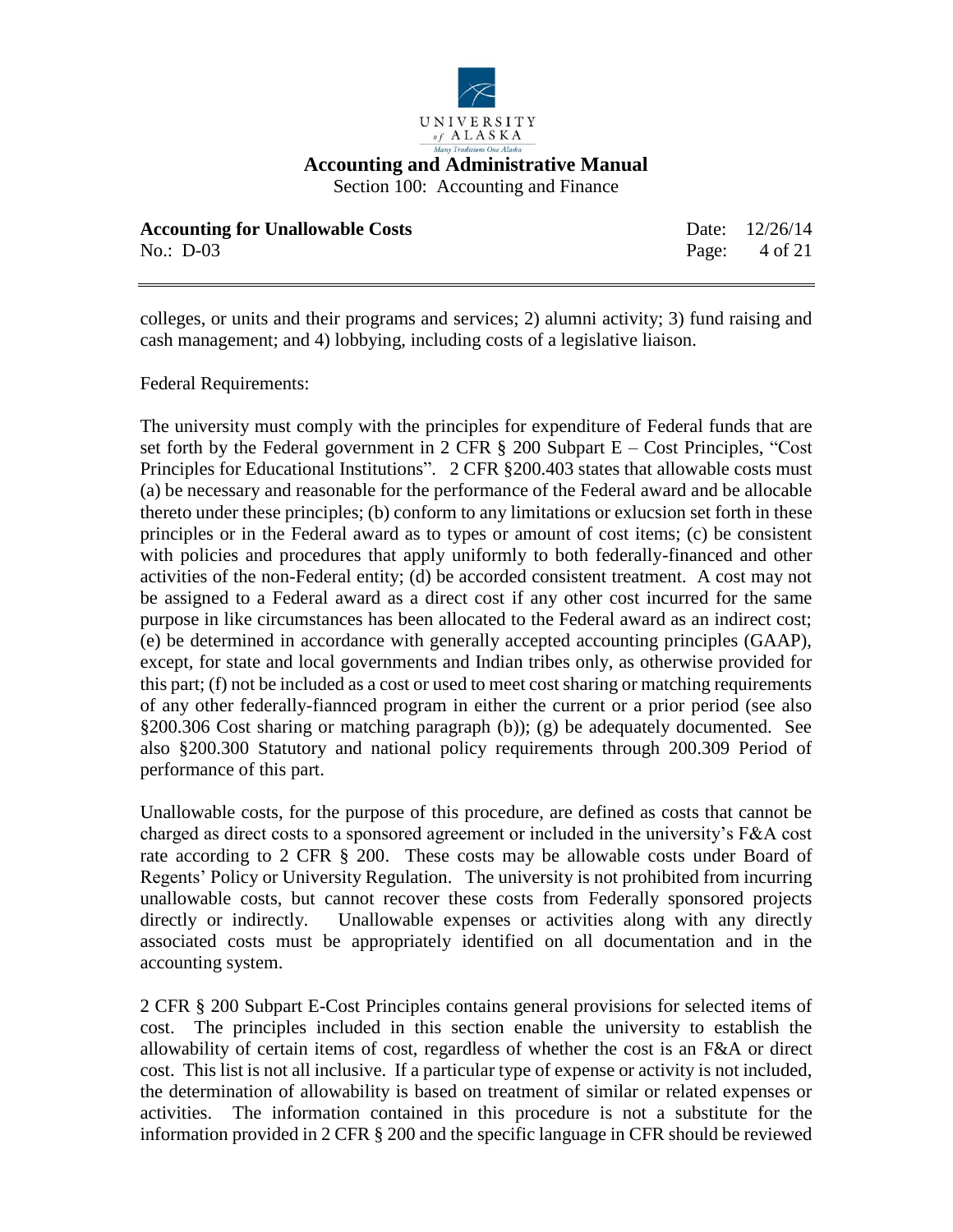

Section 100: Accounting and Finance

| <b>Accounting for Unallowable Costs</b> | Date: 12/26/14 |
|-----------------------------------------|----------------|
| No.: $D-03$                             | Page: 5 of 21  |

in conjunction with this procedure when trying to determine if a particular cost is unallowable. Provisions of a particular sponsored agreement govern when there is a discrepancy in the treatment of a particular cost.

Costs that are identified as unallowable must be excluded from proposals for funding and billings to agencies for costs incurred. If the sponsor has already reimbursed the cost, it must be refunded to the sponsor, including interest in accordance with Federal agency regulations. If the sponsor is a non-Federal entity, the interest rule may not apply.

## Accounting:

All university expenditures must be analyzed and grouped into pools to calculate the university's facilities and administrative costs through the use of fund codes, account codes, organization codes, and program codes associated with each transaction.

Proper identification of unallowable activities and expenses ensures that these costs are not charged directly to Federally sponsored agreements or indirectly through appropriate treatment in the computation of F&A cost rates.

The university identifies unallowable costs and activities either by using specific account codes, organization codes with unallowable type program codes, or thru information provided by specific departments. Unallowable type program codes include program codes that end with a 'Z' including AZ, GZ, IZ, OZ, PZ, RZ, SZ, and UZ. Contact the appropriate university business office or financial services department to establish an organization code with an unallowable type program code, if needed.

It is the responsibility of the principal investigator in conjunction with the department support staff to ensure that proposals do not include unallowable costs or activities unless necessary for the project and that expenditures are captured in the correct account code or organization code to enable proper identification of unallowable costs and activities. Review of transactions for unallowable costs or activities are the responsibility of university personnel including department executive or fiscal officer, purchasing staff, accounts payable staff, financial services or business office staff, and grants and contracts personnel to ensure that transactions have been accounted for properly.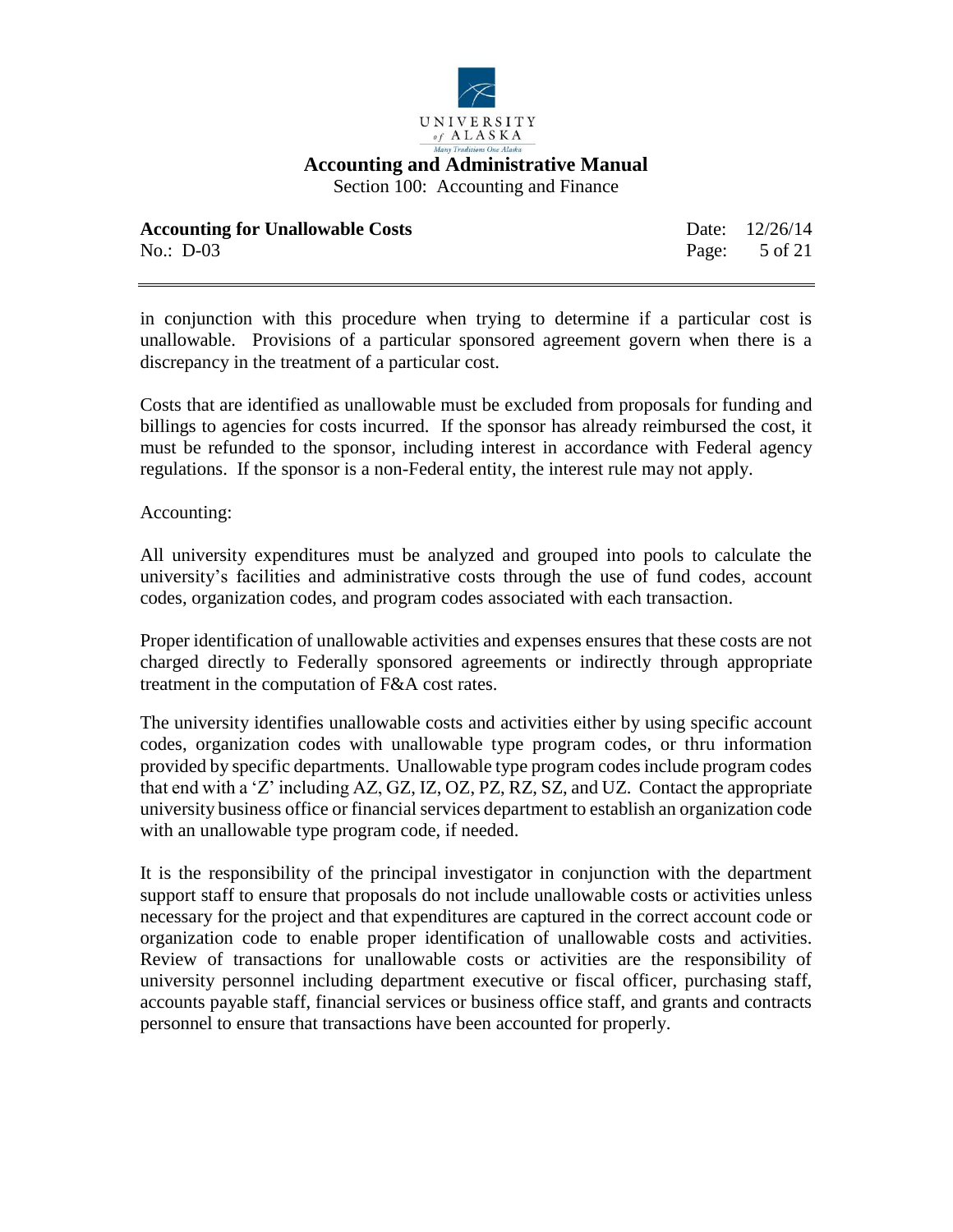

Section 100: Accounting and Finance

| <b>Accounting for Unallowable Costs</b> | Date: 12/26/14           |
|-----------------------------------------|--------------------------|
| No.: D-03                               | Page: $6 \text{ of } 21$ |

Specific Items of Cost:

In accordance with 2 CFR § 200, the following costs or activities require special treatment by the university. In case of a discrepancy between the provisions of a specific sponsored agreement and the provisions in 2 CFR Subpart E-Cost Principles, the agreement should govern. The costs must be provided for in the agreement and approved in writing by the Federally sponsored agency. Attachment #1 may be used as a quick reference list that contains the most common unallowable costs along with basic explanations.

**Additional faculty compensation** a direct charge for work on a Federally sponsored project by an academic employee is unallowable, except in unusual cases where consultation is across departmental lines or involves a separate or remote operation, and the work performed by the consultant is in addition to a faculty member's regular departmental workload. Any charges for such work representing extra compensation above the base salary are allowable provided that such consulting arrangements are specifically approved by the university, provided for in the agreement or approved in writing by the Federally awarding agency. See 2 CFR §200.430(h). Faculty will be required to verify and sign Effort Certifications for any time charged to a sponsored award. For additional information, please see section D-04 Effort Certification Requirement in the Accounting and Administrative Manual.

**Advertising** is unallowable except for recruiting of personnel, procurement of goods and services, disposition of surplus/scrap materials purchased with Federal funds unless the university is reimbursed for disposal costs, and program outreach and other specific purposes necessary to meet the requirements of the Federal award. Unallowable advertising should be recorded in account code 3501 "Other Advertising/Publicity" or be recorded in an organization code with a 'Z' type unallowable default program code. See 2 CFR §200.421.

**Alcoholic beverage** costs are unallowable for Federally sponsored programs under 2 CFR §200.423. However, for university purposes alcoholic beverage costs are not reimbursable from public funds, but may be reimbursable if allowed with a non-Federally sponsored program, agency fund or private funds and if the costs are "ordinary and necessary" for university business. See University Regulation R05.02.070.E.5.c for a more complete description. Generally, expenditures for alcoholic beverages should be recorded using account code 8115 "Entertainment."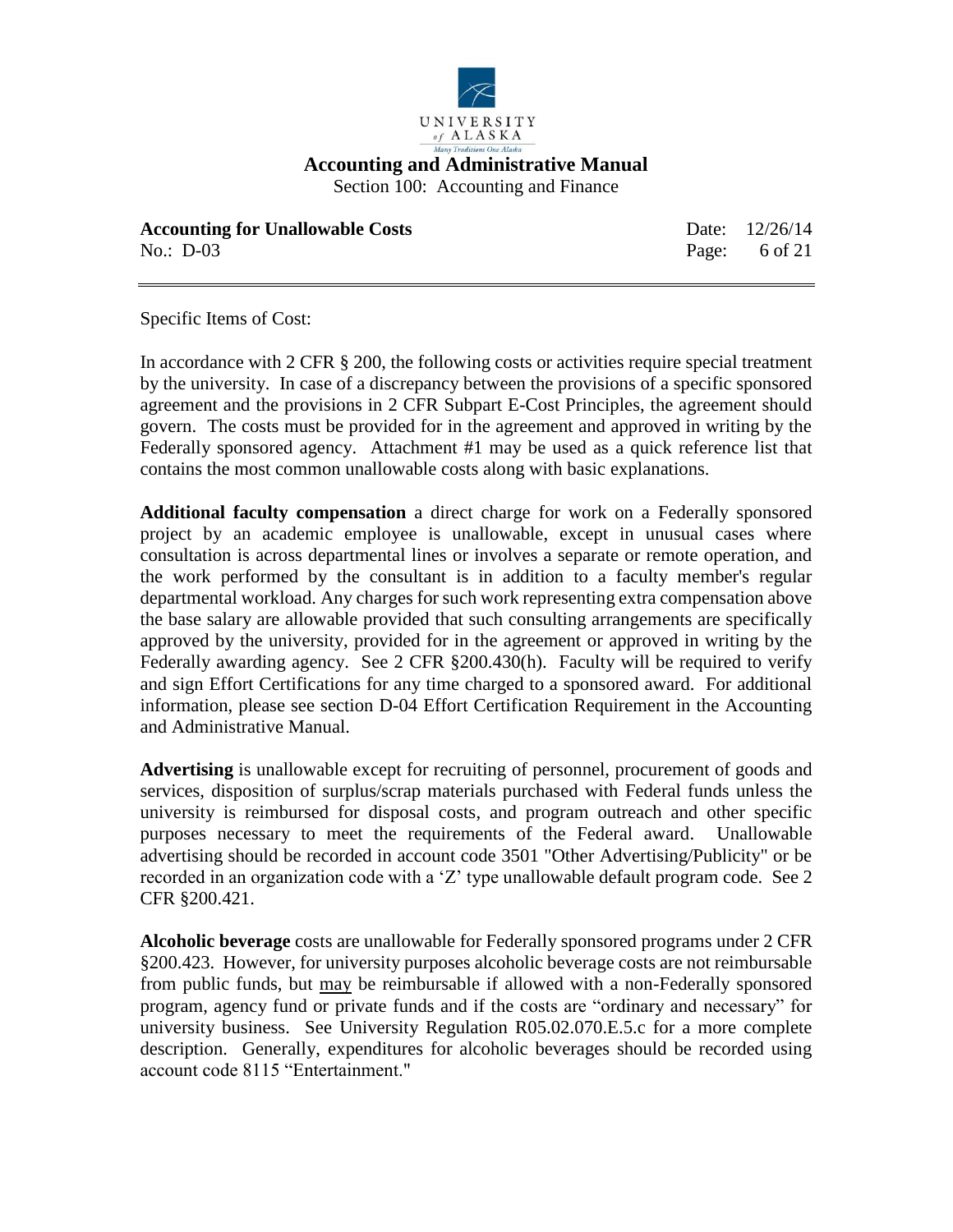

Section 100: Accounting and Finance

| <b>Accounting for Unallowable Costs</b> | Date: 12/26/14           |
|-----------------------------------------|--------------------------|
| No.: $D-03$                             | Page: $7 \text{ of } 21$ |

**Alumni activity** costs are unallowable under 2 CFR §200.424, and must be charged to appropriate organization codes with a 'Z' type unallowable default program code. See 2 CFR §200.424.

**Applicable credits** refer to those receipts of reduction-of-expenditure-type transactions that offset or reduce expense items allocable to the Federal award asd direct or indirect costs (for example, purchase discounts, rebates, allowances, proceeds from the sale of animals, etc.) and must be applied to the source of funds that originally incurred the expenditure. .

**Bad debts** arising from uncollectible accounts, related collection costs, and related legal costs are unallowable as a direct charge to a Federally sponsored project. Bad debts charged to non-Federal funds are excluded from the F&A cost calculation by virtue of being charged to account code 8235 "Bad Debts." See 2 CFR §200.426.

**Business meals and meeting costs**, although not explicitly prohibited under OMB 2 CFR § 200, are the subject of a great deal of scrutiny, and in conformance with National Science Foundation and National Institutes for Health (NIH) policies, the university does not permit them to be charged to a Federal or Federal pass thru project, except for awards in support of symposia, conferences, or other business related meetings. However, in cases where a Federal or Federal pass thru project has routine visits from individuals such as project advisory board members, the cost of meeting expenses is allowable if provided for in the approved budget or approved in advance by the funding agency. The account codes 3018 "Restricted Fund Catering" and 4018 "Restricted Fund Self-catered" are used. Any business meal/meeting costs that are charged to a sponsored agreement must have prior university approval via the representational allowance process.

Meals and/or receptions are allowable when charged to non-Federally sponsored projects or the unrestricted funds where "there is a substantial and bona fide business discussion during, directly preceding or directly following the meal" (from IRS guidelines defining "business meal"). A copy of the meeting agenda must be attached to the representational allowance form. These functions might be part of workshops or conferences, Board of Trustees meetings, committee meetings that are part of a sponsored agreement, advisory committee meetings, and faculty and staff recruiting and recognition. See 2 CFR §200.438, Board of Regents' Policy P05.02.070 and University Regulation R05.02.070.

**Commencement and convocation costs** incurred other than for the purpose of student services and in organization codes with program codes other than student services type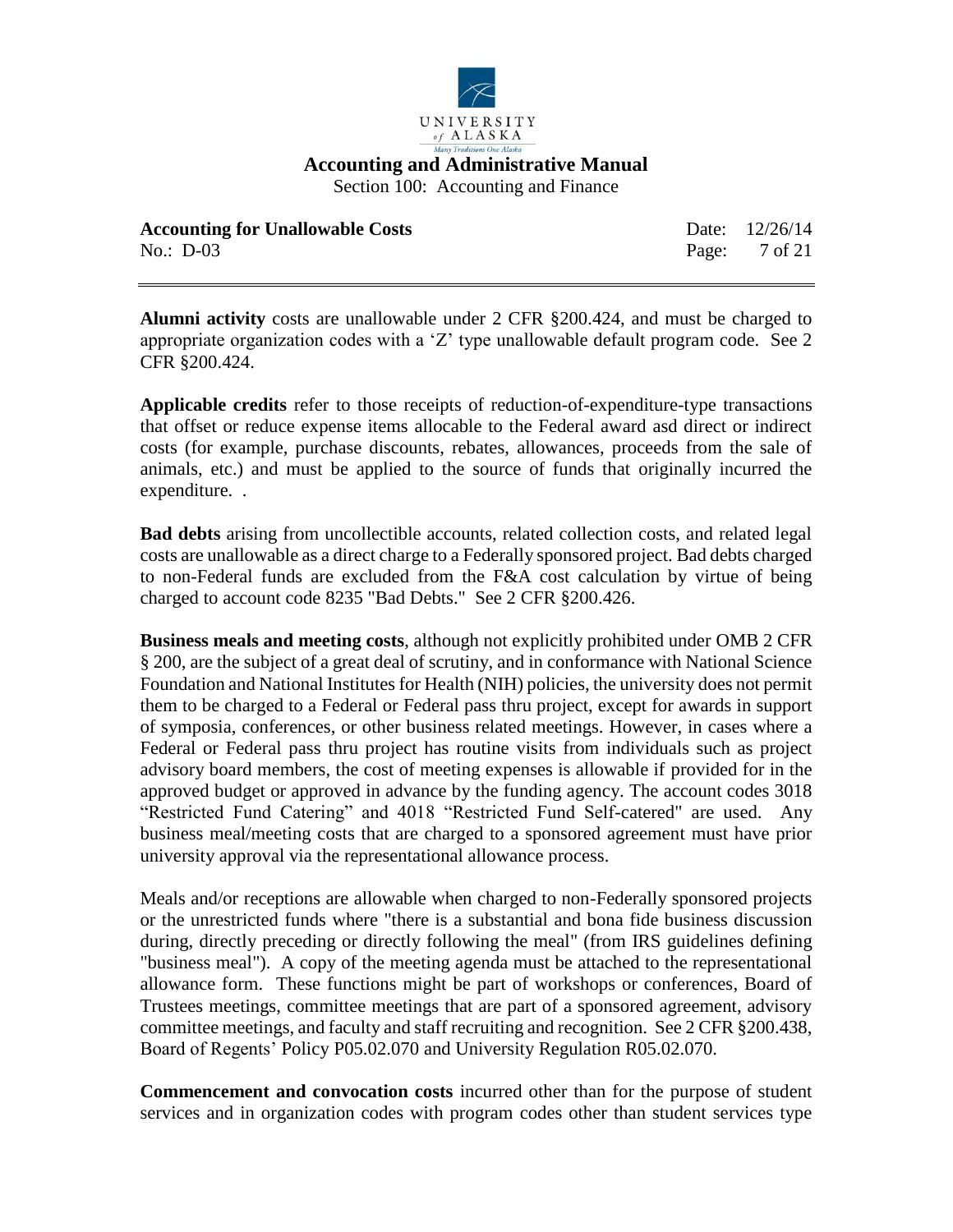

Section 100: Accounting and Finance

| <b>Accounting for Unallowable Costs</b> | Date: 12/26/14           |
|-----------------------------------------|--------------------------|
| No.: $D-03$                             | Page: $8 \text{ of } 21$ |

program codes are unallowable and must be recorded in an organization code with a 'Z' type unallowable default program code. See 2 CFR § 200429.

**Communication costs** for monthly telephone service are unallowable as a direct charge to a Federal agreement. If the service is installed specifically for the sponsored project or the project is located in a remote or dedicated location, then the service may be allowable. Telegrams, electronic mail accounts, postage, telephone toll charges, etc. are allowable as a direct charge only when they can be specifically identified with the project. If the service is at all allocable to other activities it must be charged to institutional funds using an organization code with an F&A type program code and not to sponsored projects or to institutional funds using an organization code with an organized research, instruction, or other institutional activities type program code. For the personal use of car telephone costs see "Goods and services for personal use" in this section. See 2 CFR §200.445.

**Contingency reserves** isthat part of a budget estimate of future costs (typically of large construction projects or IT systems) which is associated with possible events or conditions arising from causes the precise outcome of which is indeterminable at the time of estimate, and that experience shows will likely result, in aggregate, in additional costs for the approved activity or project. Amounts for major project scope changes, or extraordinary events may not be included; except for pensions, severance, post-retirement health costs and self-insurance reserves monitored by the Statewide (SW) Office of Risk Management (see "Insurance" in this section). Contingency reserves must be approved by SW Fund Accounting and recorded using account code 8453 "Transfers Other." See 2 CFR §200.433.

**Defense and prosecution** costs for criminal and civil proceedings, claims, appeals and patent infringement, including penalties, are normally unallowable. These costs would be identified through information provided by the SW General Counsel Office. See 2 CFR §200.435.

**Depreciation** of equipment,buildings, capital improvements and software projects capitalized in accordance with GAAP is allowable as a component of the F&A cost rate if the asset used, needed in activities and properly allocated. Department heads are responsible for maintaining current information in the Fixed Asset System for all equipment purchased by the department thru submission of the appropriate forms to the campus property coordinator. Department heads are also responsible for accurate completion of the functional use space survey used to identify the various activities occurring within university buildings. See 2 CFR §200.436.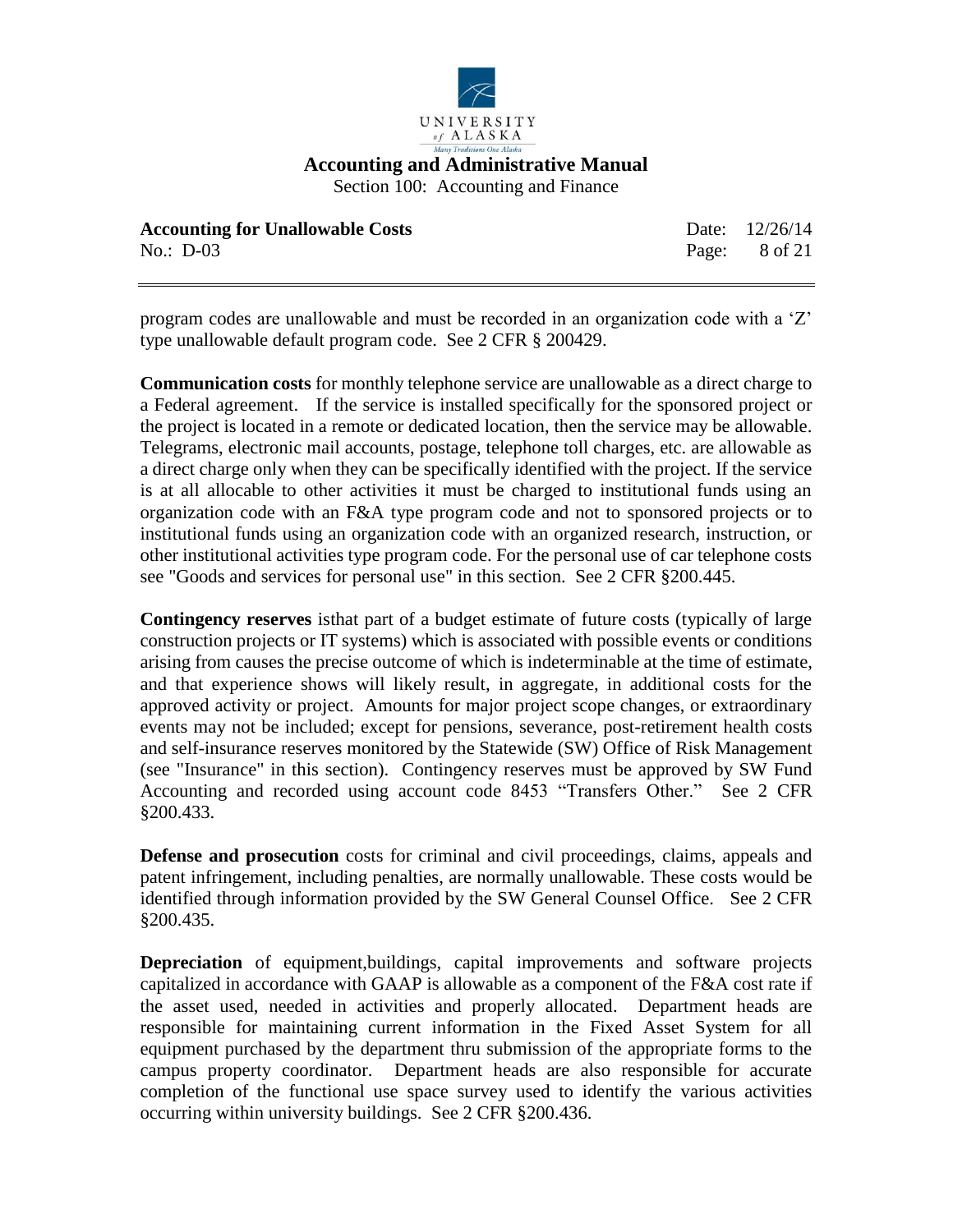

Section 100: Accounting and Finance

| <b>Accounting for Unallowable Costs</b> | Date: 12/26/14           |
|-----------------------------------------|--------------------------|
| No.: $D-03$                             | Page: $9 \text{ of } 21$ |

**Direct cost transfers** between or to sponsored agreements to eliminate overruns, to avoid restriction imposed by law, or for other reasons of convenience are not permitted. Account code 8661 "Cost Overruns Restricted Funds" must be used to move cost overruns to an unrestricted funding source. See A-05 "Doubtful Grant and Contract Receivables: Write-Off of Unrecoverable Amounts" in Section 100 in the University of Alaska Accounting and Administrative Manual for guidance on writing off cost overruns. See 2 CFR §200.405.

**Donations and contributions** made by the institution, regardless of the recipient, are unallowable under 2 CFR § 200 and because of the nature of the university environment, not normally done. If these types of expenditures are incurred, they should be coded in account codes 8502 'Disbursements to Agency Funds' or 8115 "Entertainment." Although the value of donated property is not reimbursable as a direct or F&A cost, depreciation on assets donated to the university is permitted in accordance with 2 CFR §200.436. See 2 CFR §200.434.

**Employee health and welfare costs** incurred in accordance with the non-Federal entity's documented policies for the improvement of working conditions, employer-employee relations, employee health, and employee performance are allowable. By contrast, see "Entertainment" and "Alcoholic Beverages" in this section. See 2 CFR §200.437.

**Entertainment**, defined as amusement, diversion, and social activities and associated costs such as tickets to shows or sports events, meals, lodging, etc., is unallowable, and furthermore, university policy prohibits such charges to institutional funds. These costs may be charged only to university Foundation funds unless the sponsoring agency has approved that the costs are appropriate under the program. Business meals are distinguished from entertainment by the fact that they take place in connection with university business (see "Business meals and meeting costs" in this section). Use account code 8115 "Entertainment" to record these types of expenses. See 2 CFR §200.438.

**Equipment and other capital expenditures** of \$5,000 or more charged as a direct cost to a Federally sponsored agreement must have the prior written approval of the sponsor.

Expenditures for general purpose equipment (defined as equipment which is not limited to research, medical, scientific or other technical activities) on Federal projects are unallowable unless the equipment is primarily or exclusively used in the actual conduct of the project and specifically approved by the sponsor. Acquisition of used university equipment is not permitted from Federal funds unless specifically approved in writing by the sponsor. Department heads are to have appropriate safeguards in place to prevent loss,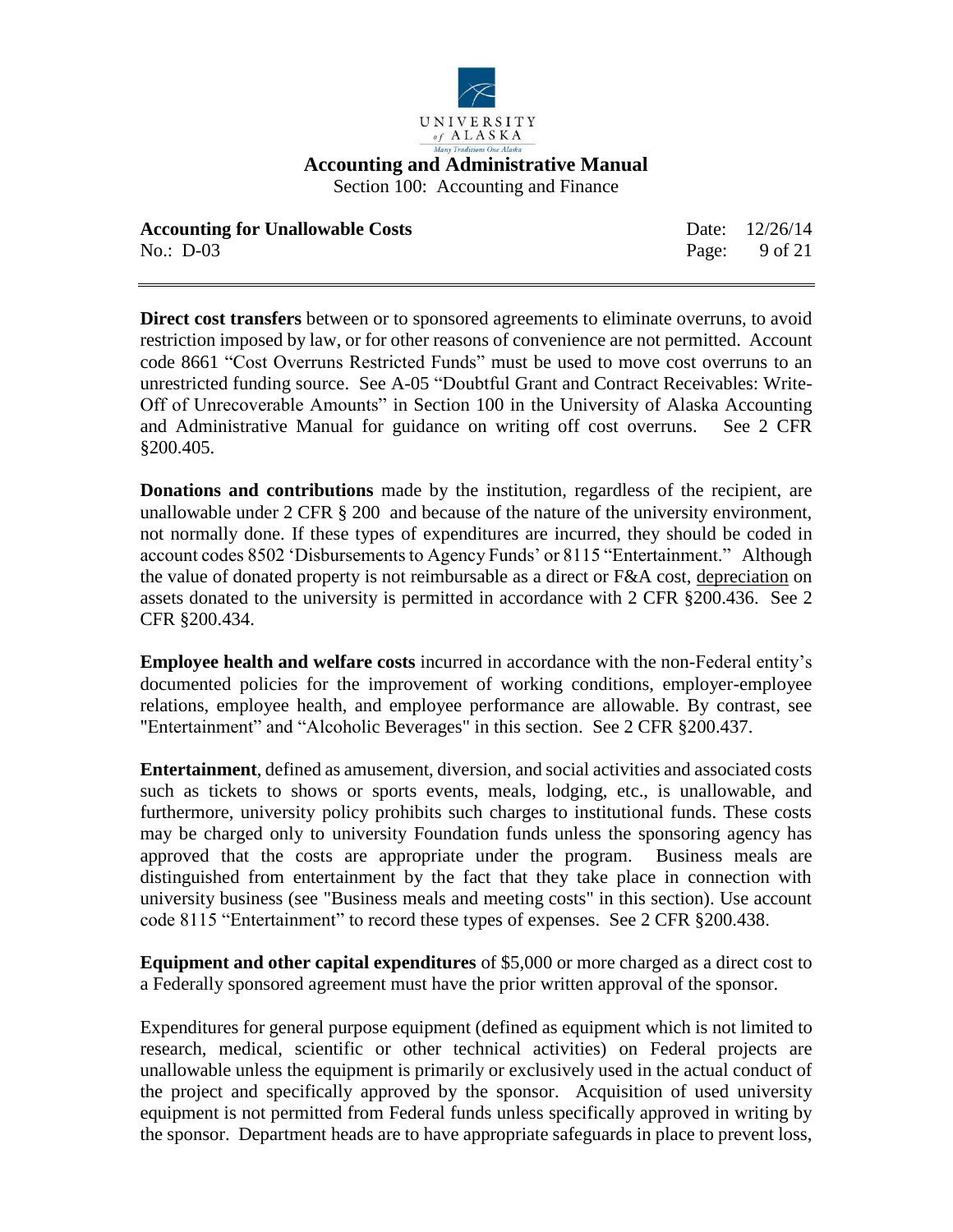

| <b>Accounting for Unallowable Costs</b> | Date: 12/26/14 |
|-----------------------------------------|----------------|
| No.: D-03                               | Page: 10 of 21 |

damage, and/or theft of equipment. Any loss, damage, or theft is investigated, fully documented, and reported to the campus Property Office. Equipment stolen or destroyed during the term of a Federally sponsored agreement for which it was purchased must be replaced by the unit if the equipment is needed to complete the performance of work, unless specific approval is obtained from the sponsor to charge the replacement cost to the sponsored agreement. Equipment purchased during the last six months of a Federal project should be reviewed and approved by the principal investigator and the department head. See 2 CFR §200.439.

**Fines, penalties, damages and other settlements** resulting from violations of, alledged violations of, or failure to comply with Federal, state, local, or foreign laws and regulations are unallowable. Should any such payments be made, they should be recorded in account code 3967 "Fines and Penalties" or be recorded in an organization code with a 'Z' type unallowable program code. See 2 CFR §200.441.

**Fund raising** costs including financial campaigns, endowment drives, solicitations of gifts and bequests, and similar expenses incurred solely to raise capital or obtain contributions, are unallowable. Expenses for established development offices, whether departmental or for the institution as a whole, should be recorded in an organization code with a 'Z' type unallowable default program code. If a unit without a formal development office has an individual whose duties officially include fund raising, that effort should be recorded in an organization code with a 'Z' type default unallowable program code. The effort of department heads, deans, and directors should not be charged to this account unless fund raising is an individual's sole responsibility. Catering services and commodities expenses related to fund raising events should be recorded in account codes 3038 "Catering for Fund Raising Events" and 4038 "Food/Decorations for Fund Raising Events," respectively. See 2 CFR §200.442(a).

**Goods orservices for the personal use of university employees** are unallowable. In the case where a particular good or service is for both business and personal use, the proportion of personal use is determined, and the imputed value of such use is reported as personal income to the individual. Account code 3119 "Personal Use – Auto/Other" is used to record costs associated with institutional goods and services for personal use. See "Housing allowance and personal living expenses" and "Institution-Furnished Automobiles" in this section for additional information. .

**Housing allowances and personal living expenses** for current and past university/campus officers are unallowable under 2 CFR §200.445(b) . Costs associated with housing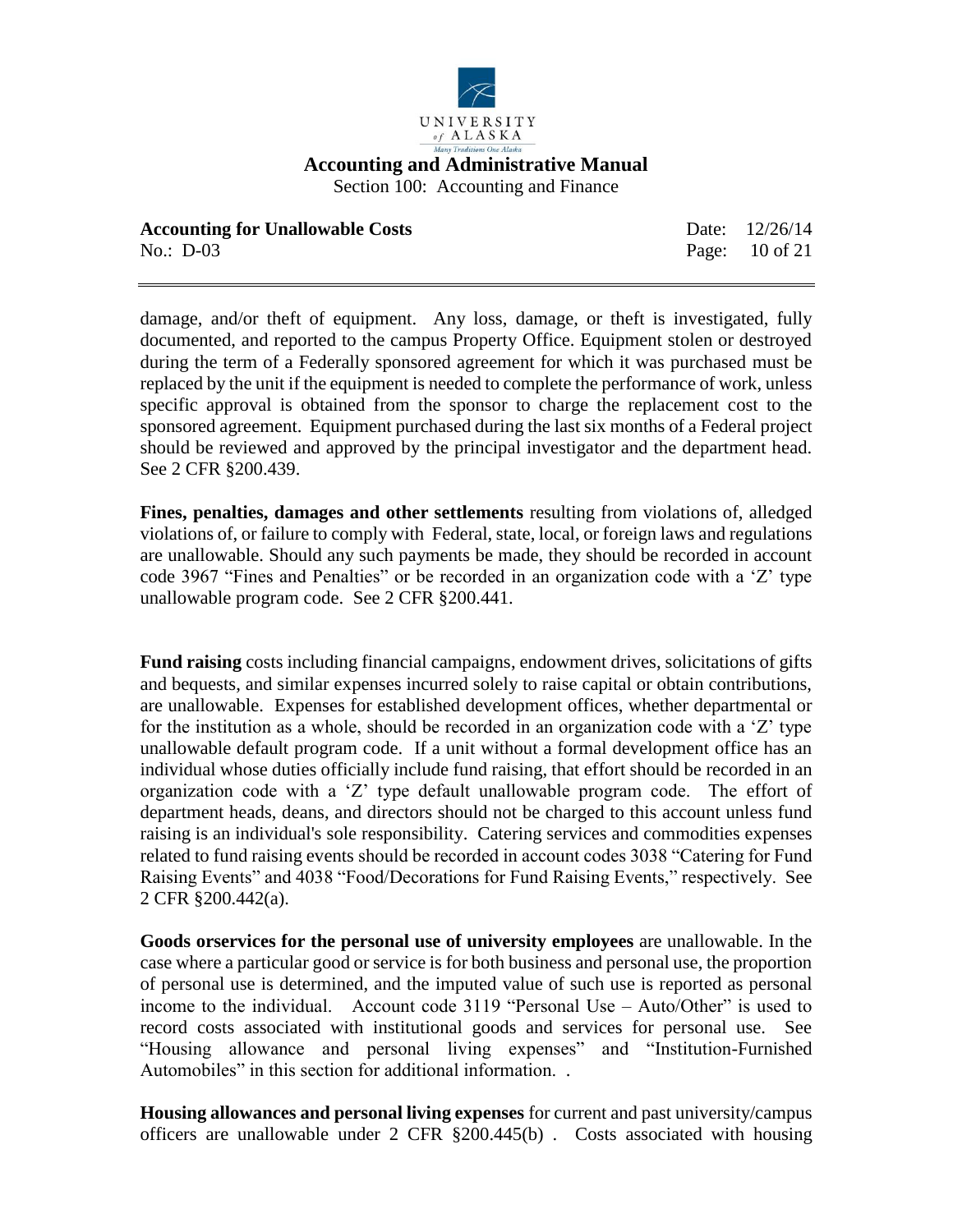

| <b>Accounting for Unallowable Costs</b> | Date: 12/26/14 |
|-----------------------------------------|----------------|
| No.: D-03                               | Page: 11 of 21 |

furnished for personal use do not need to be recorded in account code 3119 "Personal Use – Auto/Other" if they are isolated in a discrete organization code. This information is requested from each university's Chief Financial Officer for the F&A cost proposal to ensure proper treatment of any unallowable costs. See "Goods or services for personal use of University employees" section for additional information. See 2 CFR §200.445(b) .

**Idle facilities** costs are unallowable unless necessary to meet fluctuations in workload; were necessary when acquired and are now idle because of specific changes which are described in 2 CFR §200.446; or they are a normal cost of business and are a factor in the normal fluctuations of usage or F&A cost rates from period to period.

**Institution-furnished automobiles** used for personal use is an unallowable cost. The portion of the cost related to personal use including transportation to and from work is unallowable and must be reported as taxable income to the employee. Account code 3119 "Personal Use – Auto/Other" is used to record costs associated with institutional furnished automobiles for personal use. See 2 CFR §200.431(f).

**Insurance costs**for government-owned property unless specifically required and approved by the Federal government, insurance against defects, and insurance on officers' and trustees' lives (in excess of the standard fringe benefits package) are unallowable. This information is requested from SW Risk Management for the F&A cost proposal to ensure proper treatment of any unallowable costs. Other insurance, including self-insurance reserves, provided the cost and extent of coverage is in accordance with sound institutional practice, is allowable. See 2 CFR §200.447.

**Interest expense** on borrowed capital or temporary use of endowment funds is unallowable with the exception of interest expense associated with acquisition of buildings, major reconstruction, and acquisition or fabrication of capital equipment costing \$10,000 or more, if agreed to by the Federal government. In order for the interest to be allowable the capital asset acquisition must meet specific criteria. Determination of allowability is made by SW Cost Analysis in conjunction with the SW Controller. Late payment penalties, though not specifically addressed under under 2 CFR § 200, are treated as unallowable. All late payment penalties or interest charges associated with overdue invoices should be charged to account code 8340 "Interest/Fees on Late Payments" to ensure that they are excluded from the F&A cost rate calculation. In the case of a Federal project, the late payment charge must be assessed against a departmental fund. Interest expense on debt should be recorded in account code 8341 "Interest on Debt" and principal payments on long-term debt should be recorded in account code 8342 "Retirement of Indebtedness." See 2 CFR §200.449.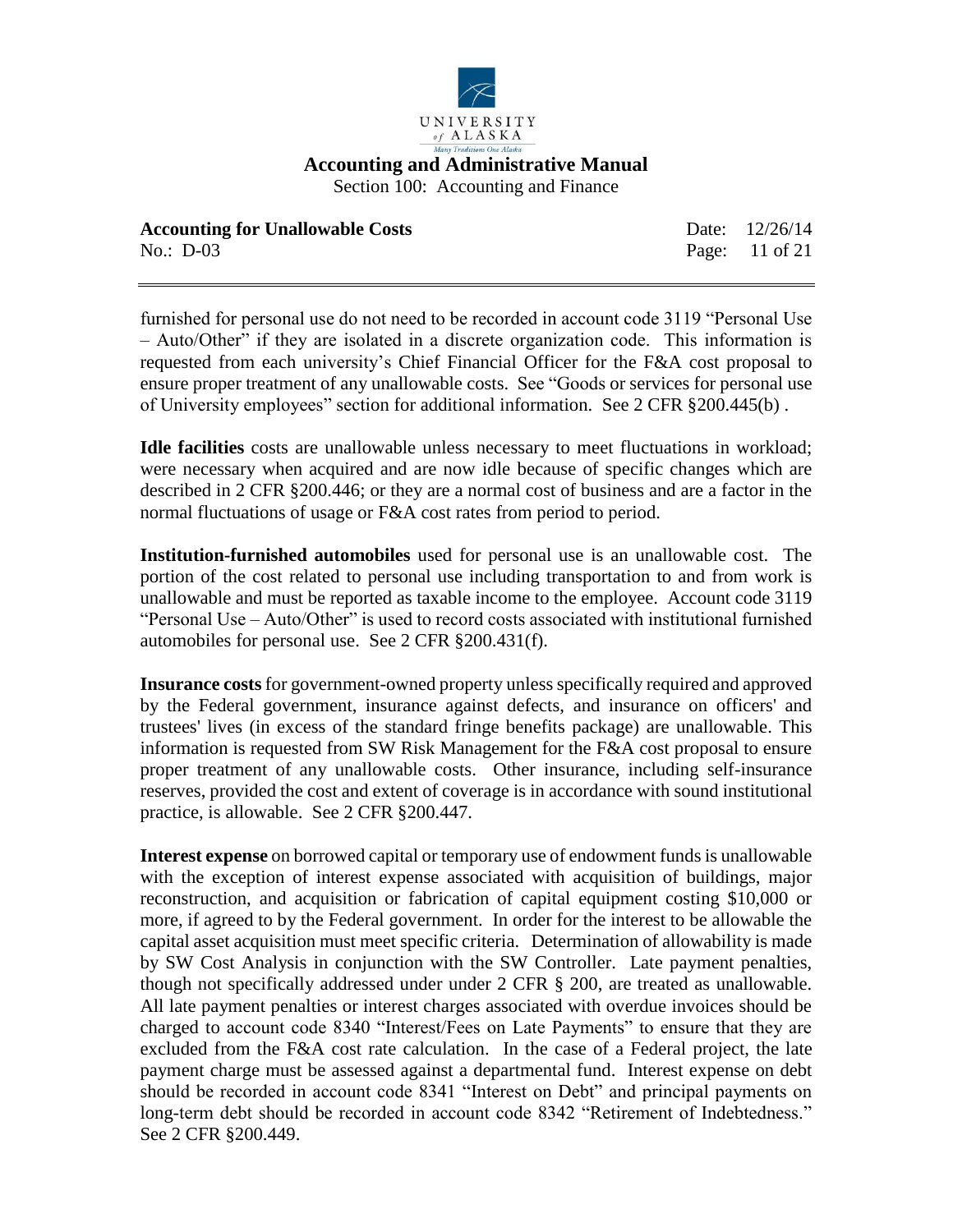

| <b>Accounting for Unallowable Costs</b> | Date: 12/26/14 |
|-----------------------------------------|----------------|
| No.: D-03                               | Page: 12 of 21 |

**Investment management** costs incurred to enhance income from investments are unallowable except when associated with investments covering pension, self-insurance, or other funds which include Federal participation. These activities must be charged to an organization code with a 'Z' type unallowable default program code. The costs associated with the activities of the SW Cash Management department are excluded from the F&A cost rate proposal. See 2 CFR §200.442(b).

**Lobbying costs** are unallowable. Expenditures for the university public relations offices must be captured in an organization code with a 'Z' type unallowable default program code. These activities are excluded from the F&A cost calculation. The salary and expenses of other individuals who, in the course of their university duties, attempt to influence the outcomes of any Federal, state, or local election, legislation, or award, must be accounted for in a separate account with a organization code with a 'Z' type unallowable default program code so that they can be specifically identified as unallowable in the F&A cost rate proposal as required by 2 CFR § 200. Travel costs associated with lobbying activities must be recorded in account code 2090 "Alaska Lobbying Travel" and 2190 "US Lobbying Travel." Costs incurred for services provided by lobbyists who attempt to influence legislation for the benefit of the university must be charged to account code 3040 "Lobbying Services." Testifying before Congress, providing technical and factual presentations, analyzing the impact of proposed legislation, and similar activities are allowable. Traditional interactions among investigators and Federal agency program officials are also allowable. See 2 CFR §200.450.

**Losses on awards or contracts**, including cost sharing and under-recovery of F&A costs, cannot be allocated to another sponsored agreement (see "Direct cost transfers" in this section). See 2 CFR §200.451.

**Membership costs** in a civic or community organization, country club, or social or dining club/organization are unallowable unless specifically approved by the sponsoring agency. They must be recorded in account code 3663 "Civic or Community Dues/Memberships". Memberships in professional, technical and business organizations are allowable and should be recorded in account code 3662 "Allowable Dues and Memberships". Periodical subscriptions to professional, technical and business organizations are also allowable and should be recorded in accounts 4221 "Printed Subscriptions" or 4222 "Electronic Subscriptions". See 2 CFR §200.454.

**Overtime costs for non-exempt employees**, as a direct charge to a Federal project, can be charged for activities such as experiments that are continuous in nature and cannot be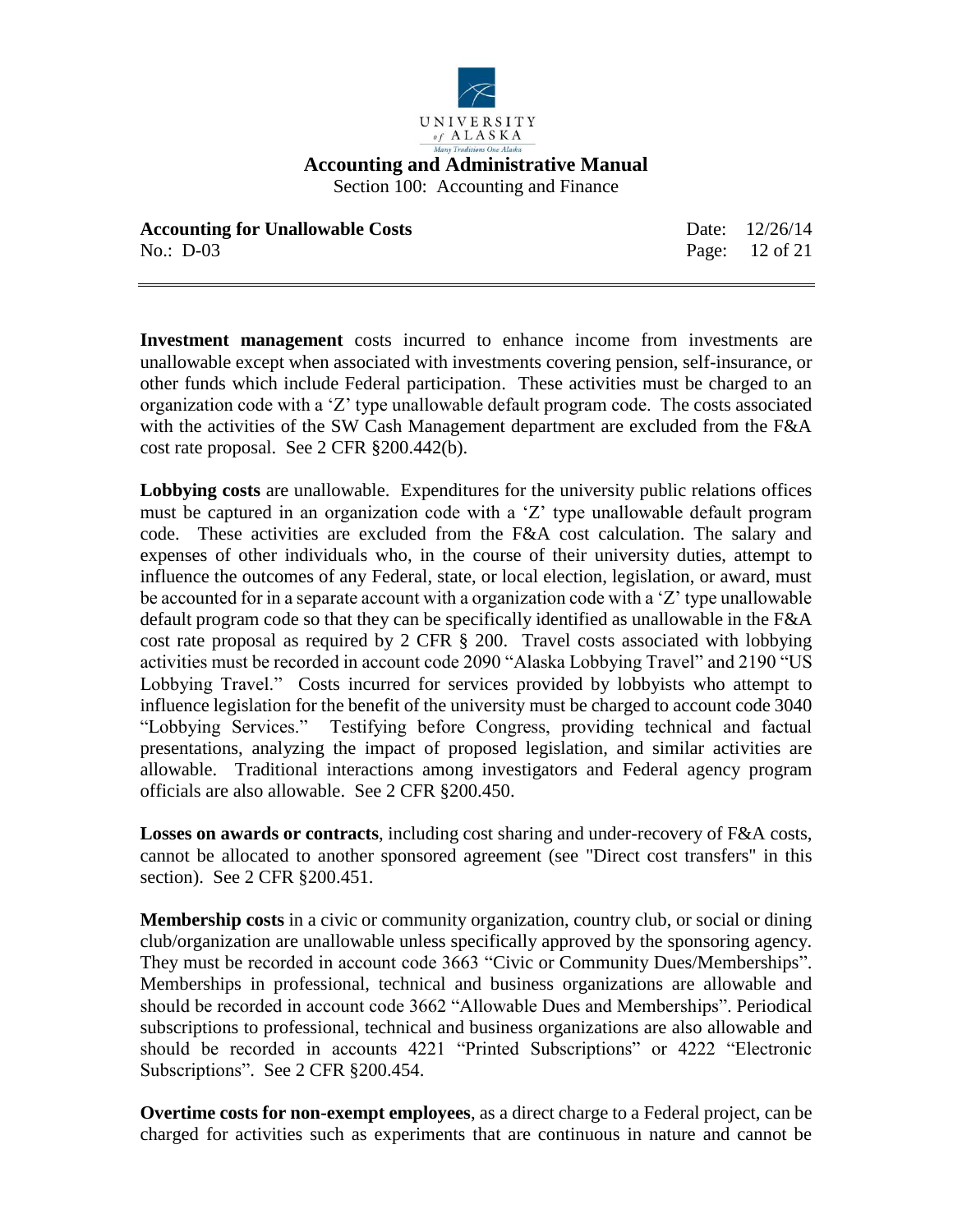

Section 100: Accounting and Finance

| <b>Accounting for Unallowable Costs</b> | Date: 12/26/14 |
|-----------------------------------------|----------------|
| No.: $D-03$                             | Page: 13 of 21 |

reasonably interrupted or where such overtime results in lower overall costs to the sponsor. Overtime must be prorated to each fund and organization code from which an employee is paid unless the overtime is clearly necessitated by demands placed on that employee on behalf of a specific project (see "Additional compensation" in this section). See 2 CFR §200.430.

**Patent costs**, including costs of preparing disclosures, reports, and other documents are allowable, as are costs of patent application filing and patent infringement proceedings and similar legal costs for patents in which title vests with the Federal government. These costs are unallowable in the large majority of the cases where the university retains the patent. The cost of the university intellectual property office continues to be unallowable and must be accounted for as unallowable activity using an organization code with a 'Z' type unallowable default program code. See 2 CFR §200.448(a).

**Pre-agreement costs** are unallowable unless provided for in a sponsored agreement and agreed to by the sponsoring agency. See 2 CFR §200.458.

**Gains and losses on disposition of capital assets** are allowable costs or credits in development of the F&A cost rate. See 2 CFR §200.443.

**Organization Costs,** such as incopration fees, brokers' fees, fees to promoters, organizersor management consultants, attorneys, accountants, or investment counselor, whether or not employees of the non-Federal entity in connection with establishment or reorganization of the organization, are unallowable except with prior approval of the Federal awarding agency. See 2 CFR §200.455.

**Proposal costs** are allowable as indirect (F&A) costs, but cannot be charged to Federally sponsored projects **except** for continuation or renewal proposals that are submitted as a requirement of the existing contract, grant or cooperative agreement. These costs are allowable as a direct cost to the existing sponsored project. All other proposal costs must be charged to an organization code with 'D' type administrative default program code. See 2 CFR §200.460. and 48 CFR 9905.502 - Consistency in Allocating Costs Incurred for the Same Purpose by Educational Institutions **,** Interpretation c.

**Public/Community relations** are efforts dedicated to maintaining the image of the institution or maintaining or promoting understanding and favorable relations with the community or public at large. Expenses associated with such activities, which include meetings, conventions, convocations, open houses, and non-technical displays and exhibits, are unallowable under OMB 2 CFR § 200. These costs should be recorded in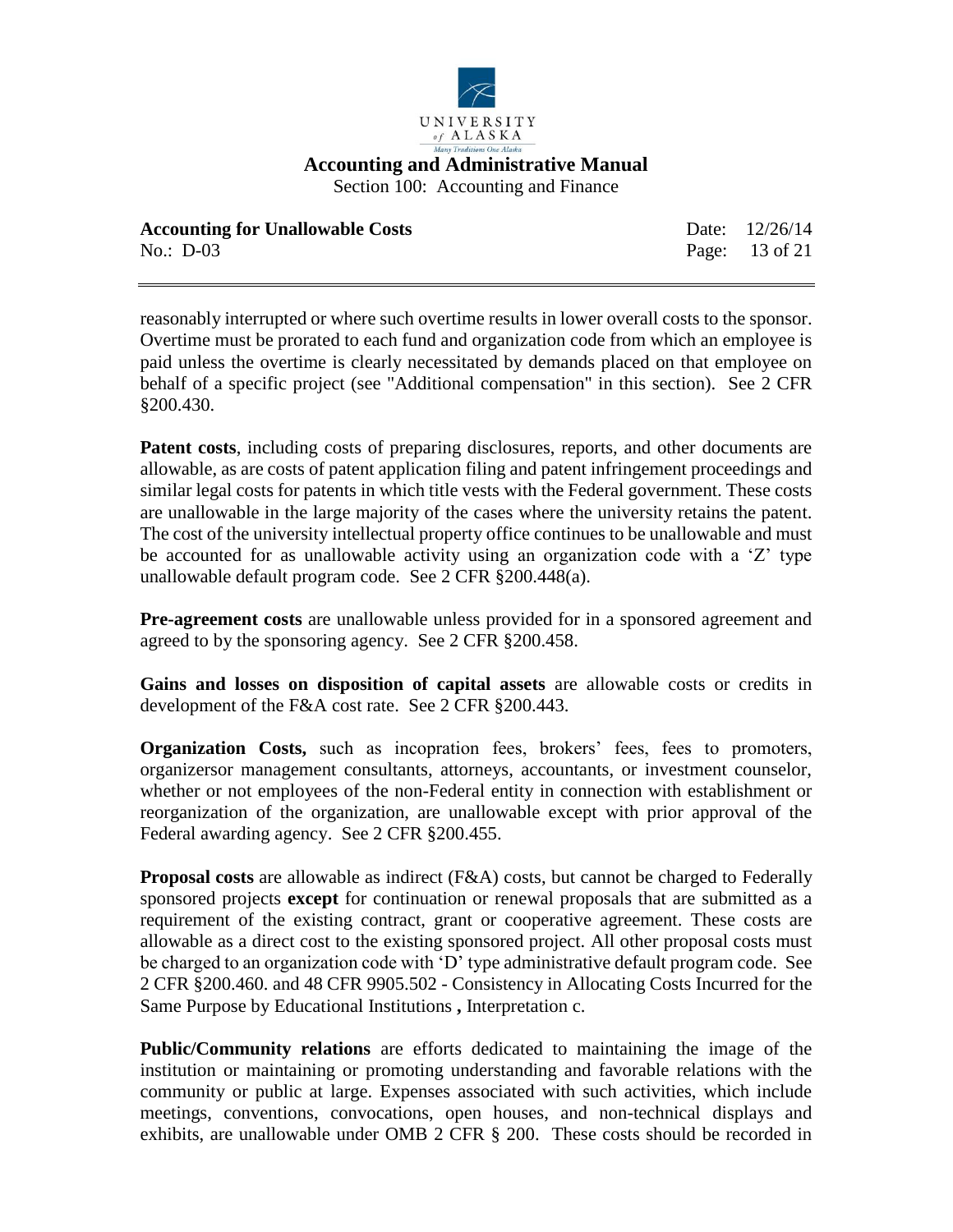

| <b>Accounting for Unallowable Costs</b> | Date: 12/26/14 |
|-----------------------------------------|----------------|
| No.: $D-03$                             | Page: 14 of 21 |

account code 3501 "Other Advertising/Publicity" or charged to organization codes with a 'Z' type unallowable default program code. The only allowable public relations costs are: (1) Costs specifically required by the Federal Award; (2) Costs of communicating with the public and press pertaining to specific activities or accomplishments which result from performance of the Federal award (these costs are considered necessary as part of the outreach effort for the Federal award); (3) Costs of conducting general liaison with news media and government public relations officer, to the extent that such activities are limited to communication and liaison necessary to keep the public informed on matters of public concern such as notices of funding opportunities, financial matters, etc.See 2 CFR §200.421.

**Publication and printing** costs for electronic and print media, including distribution, promotion, and general handlinghandling are unallowable as a direct charge to a Federal program unless these costs are identifiable with a particular cost objective of the award. See 2 CFR §200.461.

**Rearrangement and alteration** is defined as work required to change the interior arrangements or other physical characteristics of an existing facility. Alteration and rearrangement expenditures are allowable costs, but cannot be charged directly to a Federal agreement unless the cost is included in the approved budget or specifically approved in advance by the sponsor. See 2 CFR §200.462.

**Relocation costs** for employees who stay less than 12 months are unallowable under OMB 2 CFR § 200 and must be charged to account code 2451 'Relocation' using an organization code with a 'Z' type unallowable default program code. Additional restrictions on relocation costs are identified in 2 CFR §200.464.

**Royalties and other costs for use of patents** that are necessary for the proper performance of the sponsored agreement and applicable to the tasks or process under taken as part of the agreement are allowable unless the Federal government has a license or right to free use of the patent, the patent has been adjudicated to be invalid or has been administratively determined invalid, the patent is unenforceable, or the patent has expired. There are specific requirements for royalties arrived at as a result of less-than-arms-length bargaining. See 2 CFR §200.448(b).

**Sabbatical and other similar paid leave** is unallowable as a direct cost to Federally sponsored agreements unless there is prior written approval from the granting agency. See 2 CFR §200.430(h)(7).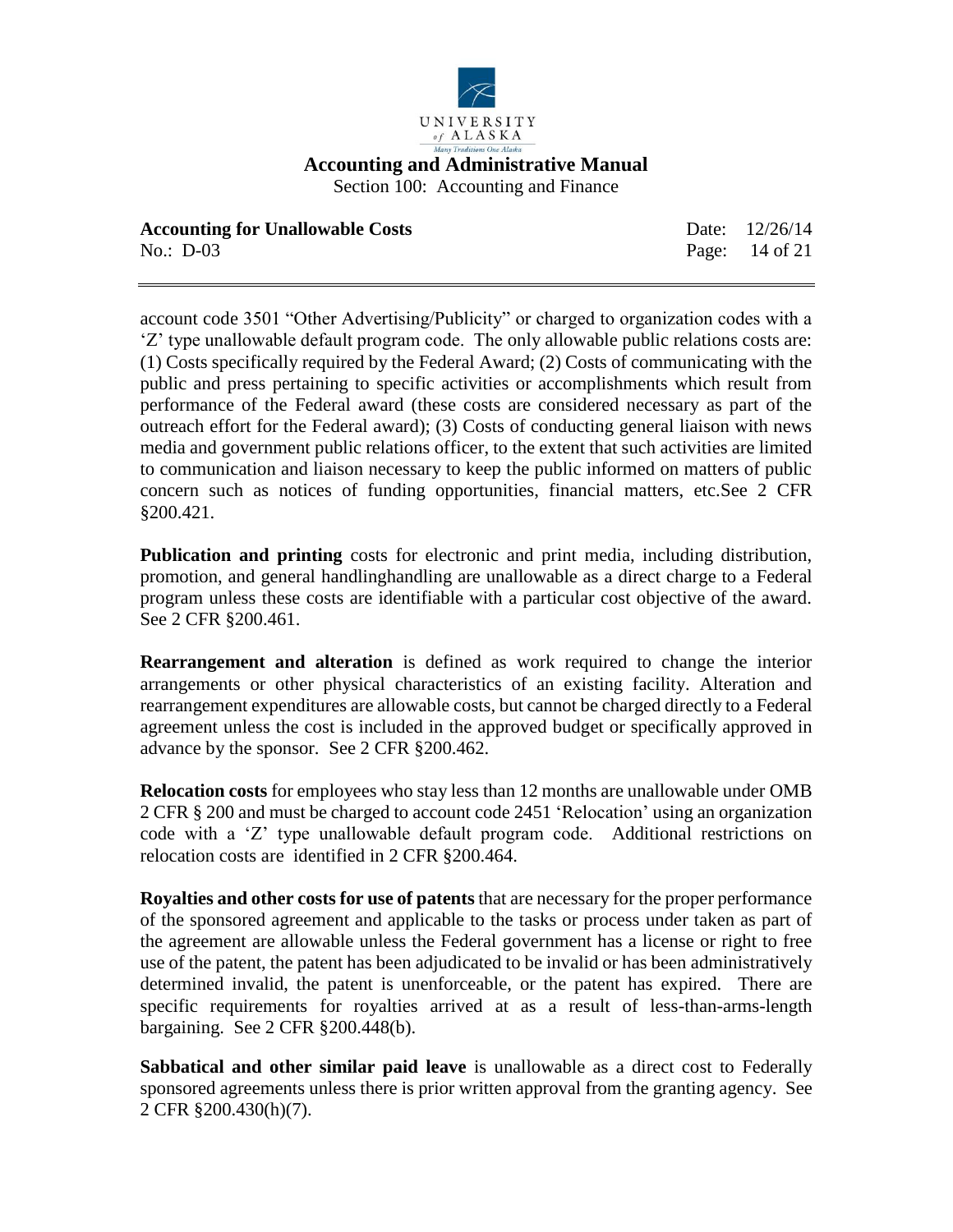

| <b>Accounting for Unallowable Costs</b> | Date: 12/26/14 |
|-----------------------------------------|----------------|
| No.: D-03                               | Page: 15 of 21 |

**Scholarships and student aid** costs are allowable as a direct charge to sponsored projects only when the purpose of the award is to provide training and the charge is approved by the sponsoring agency. Tuition remission and other forms of reasonable support that are associated with student status and provided to individuals participating in the necessary work of direct activities are allowable on sponsored awards provided 1) the individual is conducting activities necessary to the sponsored agreement; 2) tuition remission and other support are provided in accordance with established university policy and consistently provided to all students in return for similar activities conducted in non-sponsored as well as sponsored activities; and 3) during the academic period, the student is enrolled in an advanced degree program and the activities of the student in relation to the direct activities are related to the student's degree program. Charges for tuition remission and other forms of compensation paid to students as, or in lieu of, salaries and wages are subject to the reporting requirements of 2 CFR  $\S 200.431(j)(1)$ . or an equivalent method for documenting the individual's effort on a research project. These costs are allowable direct or F&A costs, depending on the actual work being performed. See 2 CFR §200.466.

**Selling and marketing** costs of any products or services sold by the university are unallowable. Should any of these costs be incurred in institutional accounts (as contrasted to auxiliary accounts), they should be recorded in the items for resale account code range of 4501 – 4771 or in an organization code with a 'Z' type unallowable default program code. See 2 CFR §200.467.

**Severance pay** which is in excess of regular university policy and practice is unallowable. Excess severance pay should be recorded in an organization code with a 'Z' type unallowable default program code. See 2 CFR §200.431(j).

**Student activity** costs such as intramural activities, student publications, student clubs, and operation of the student union and similar types of costs for student activities are unallowable under OMB 2 CFR  $\S$  200, and must be recorded in organization codes with 'SZ' type unallowable default program codes. See 2 CFR §200.469.

**Travel costs** in excess of the university travel policy are unallowable according to 2 CFR §200.474. Costs of travel by university-owned, leased, or chartered aircraft cannot exceed the cost of allowable commercial air travel. Airfare travel costs in excess of thebasic least expensive unrestricted accomdations class offered by commercial airlines.

Temporary dependent care costs as a direct result from travel on a sponsored award are unallowable, per University of Alaska Travel Regulations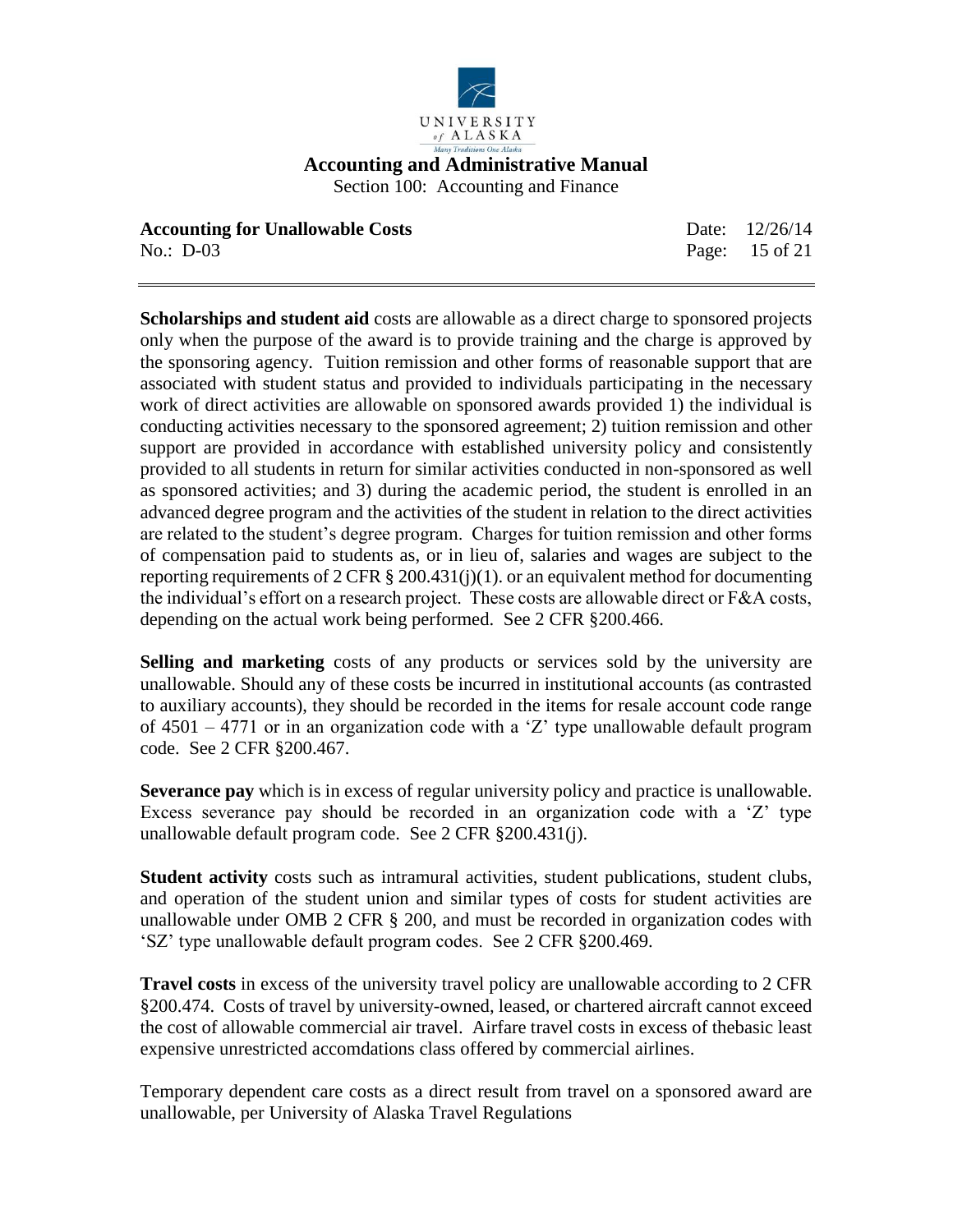

Section 100: Accounting and Finance

| <b>Accounting for Unallowable Costs</b> | Date: 12/26/14 |
|-----------------------------------------|----------------|
| $No.: D-03$                             | Page: 16 of 21 |

Domestic travel is defined as travel within the United States, its territories and possessions, and Canada. 2 CFR § 200 no longer requires specific approval for each foreign (outside of U.S., its territories and possessions, and Canada) trip, although the Department of Defense continues to require advance approval for each foreign trip. Air transportation to, from, between, or within a country other than the United States must be by a U.S. Flag Air Carrier if service by such a carrier is available. See 41 CFR§300.10 for additional information.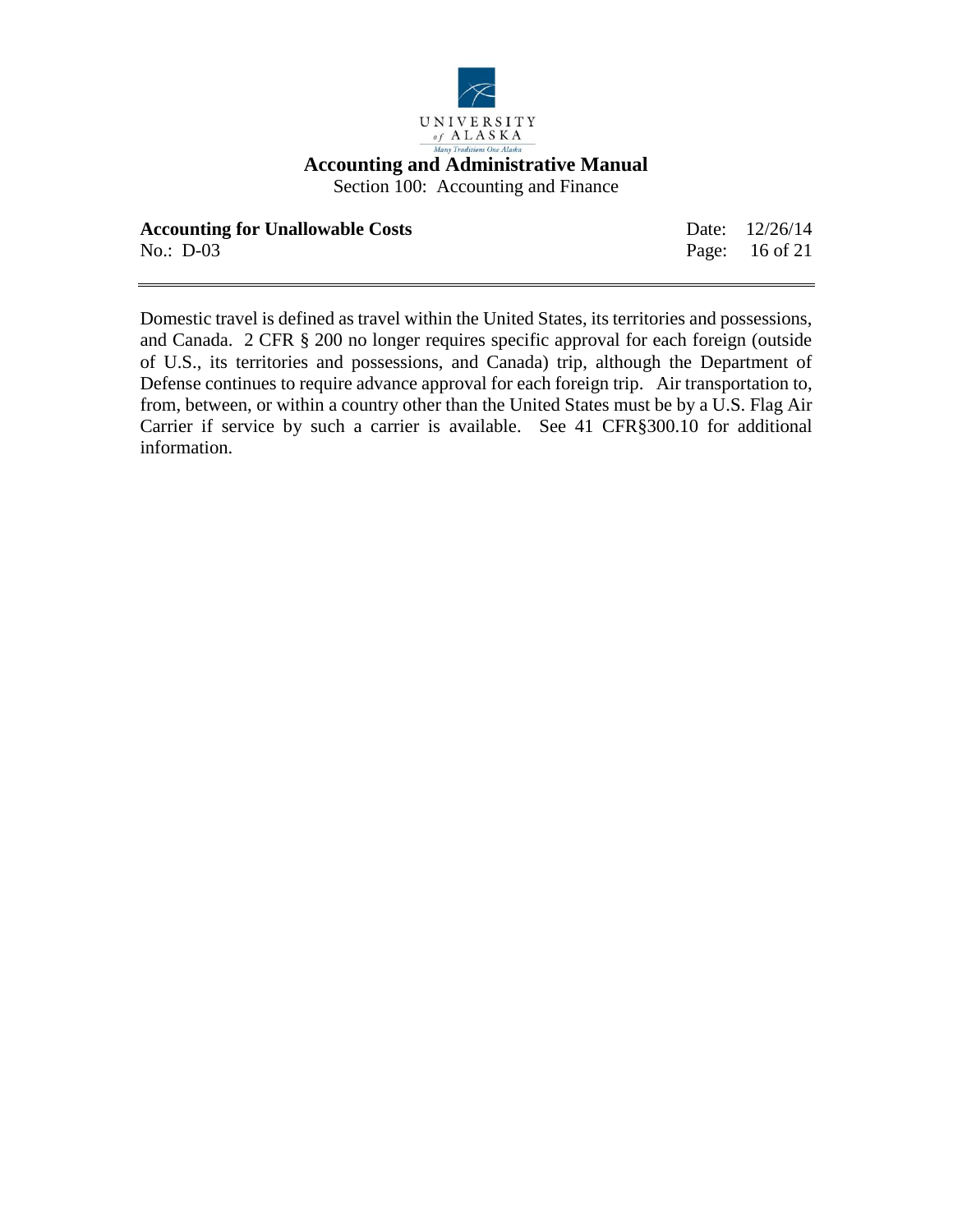#### **D-03 Accounting for Unallowable Costs - Attachment #1 2 CFR § 200 Listing of Costs that are Unallowable either as a Direct or Indirect Charge to Federally Sponsored Agreements Effective December 26, 2014**

Unallowable cost means any cost which, under the provision of any pertinent law, regulation, or sponsored agreement, cannot be included in prices, cost reimbursements, or settlements under a Federal sponsored agreement to which is specifically identified. The Federal government is unwilling to pay for any unallowable cost as a direct expense under a sponsored agreement or as an indirect expense through the Facilities and Administrative (F&A) rate charged to each sponsored agreement. UA is not prohibited from incurring unallowable costs, but cannot recover them from Federal sponsors directly or indirectly. It is critical that UA be able to identify unallowable costs and activities so that UA can assure the Federal government that no unallowable costs or activities are included in the indirect costs allocated to the direct bases through the Facilities and Administrative Forward Pricing rate proposal development process.

The following information is from OMB 2 CFR § 200 Subpart E-Cost Principles. General provisions for selected items of cost. This section of the Code of Federal Regulations provides principles to be applied in establishing the allowability of certain items involved in determining cost. These principles apply regardless of whether the cost is indirect or direct. If a particular expense is not mentioned then determination of allowability is based on the treatment provided for similar or related items of cost. This information is not to be considered a substitute for the language in 2 CFR § 200 Subpart E-Cost Principles. Employees should read the specific referenced section when trying to determine if a particular cost is unallowable.

The provisions of a particular sponsored agreement govern when there is a discrepancy in the treatment of a particular cost.

Acronyms:

F&A - Facilities and Administrative Cost (indirect, overhead)

OSA - Other Sponsored Activity

OIA - Other Institutional Activity

|           | Method of Identification |                  |             |                             |                                                                          | F&A Treatment for Unallowable Costs |            |                                         |
|-----------|--------------------------|------------------|-------------|-----------------------------|--------------------------------------------------------------------------|-------------------------------------|------------|-----------------------------------------|
| <b>UA</b> | Program                  | Other            | 2 CFR § 200 | Type                        | Description                                                              | Pool                                | Pool       | <b>Base Expenses and Activities</b>     |
| Acct      | Code                     |                  | Reference   |                             |                                                                          | Expenses                            | Activities |                                         |
| Code      | Type                     |                  |             |                             |                                                                          |                                     |            |                                         |
| 3501      | All                      |                  | §200.421    | <b>Advertising Expenses</b> | Specifically unallowable, but allowable for recruitment of personnel,    | Excluded                            |            | Expenses remain in the                  |
|           |                          |                  |             |                             | procurement of goods and services, disposition of surplus/scrap          |                                     |            | respective Instruction, Research,       |
|           |                          |                  |             |                             | materials, program outreach and other specific purposes required for the |                                     |            | OSA, or OIA base.                       |
|           |                          |                  |             |                             | performance by the institution, if necessary to meet the requirements of |                                     |            |                                         |
|           |                          |                  |             |                             | the sponsored agreement.                                                 |                                     |            |                                         |
| All       | Z                        |                  | §200.421    | <b>Public Relations</b>     | Specifically unallowable except (1) costs specifically required by       |                                     |            | OIA Base Sponsored activities remain in |
|           |                          |                  |             | Activities                  | sponsored agreement; (2) costs of communicating with public and press    |                                     |            | Instruction, Research, OSA, or          |
|           |                          |                  |             |                             | pertaining to specific accomplishments which result from performance     |                                     |            | OIA base.                               |
|           |                          |                  |             |                             | of sponsored agreements; (3) costs of conducting communication and       |                                     |            |                                         |
|           |                          |                  |             |                             | liaison necessary to keep public informed on matters of public concern   |                                     |            |                                         |
|           |                          |                  |             |                             | such as notices of awards, financial matters, etc.                       |                                     |            |                                         |
|           |                          |                  |             |                             |                                                                          |                                     |            |                                         |
|           |                          | Rely on          | §200.422    | <b>Advisory Councils</b>    | Costs incurred by advisory councils are unallowable unless authorized    |                                     |            | Expenses remain in the                  |
|           |                          | University       |             |                             | by statute, or by the sponsoring agency.                                 |                                     |            | respective Instruction, Research,       |
|           |                          | Grants &         |             |                             |                                                                          |                                     |            | OSA, or OIA base.                       |
|           |                          | Contracts Office |             |                             |                                                                          |                                     |            |                                         |
| 8115      | All                      |                  | §200.423    | Alcoholic Beverage          | Specifically unallowable                                                 | Excluded                            |            | Expenses remain in the                  |
|           |                          |                  |             | Expenses                    |                                                                          |                                     |            | respective Instruction, Research,       |
|           |                          |                  |             |                             |                                                                          |                                     |            | OSA, or OIA base.                       |
| All       | Z                        |                  | §200.424    | Alumni Activity             | Specifically unallowable                                                 |                                     |            | OIA Base Sponsored activities remain in |
|           |                          |                  |             |                             |                                                                          |                                     |            | Instruction, Research, OSA, or          |
|           |                          |                  |             |                             |                                                                          |                                     |            | OIA base.                               |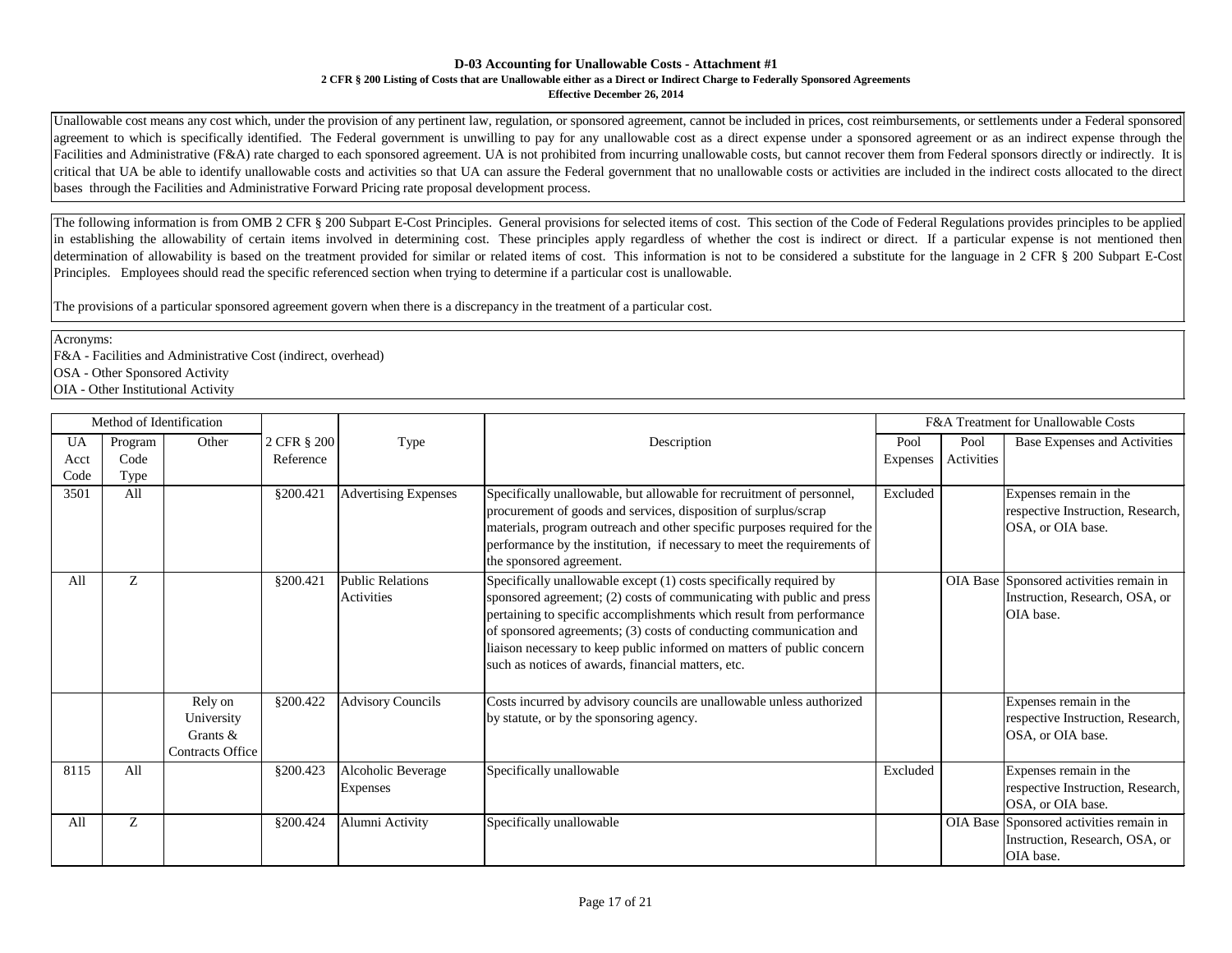## **D-03 Accounting for Unallowable Costs - Attachment #1**

#### **2 CFR § 200 Listing of Costs that are Unallowable either as a Direct or Indirect Charge to Federally Sponsored Agreements**

**Effective December 26, 2014**

|                           | Method of Identification |                                                                |                          |                                                  |                                                                                                                                                                                                                                                                                                                                                                                                                                                                                                                                                                                                                                                                                                              | F&A Treatment for Unallowable Costs |                                      |                                                                                  |
|---------------------------|--------------------------|----------------------------------------------------------------|--------------------------|--------------------------------------------------|--------------------------------------------------------------------------------------------------------------------------------------------------------------------------------------------------------------------------------------------------------------------------------------------------------------------------------------------------------------------------------------------------------------------------------------------------------------------------------------------------------------------------------------------------------------------------------------------------------------------------------------------------------------------------------------------------------------|-------------------------------------|--------------------------------------|----------------------------------------------------------------------------------|
| <b>UA</b><br>Acct<br>Code | Program<br>Code<br>Type  | Other                                                          | 2 CFR § 200<br>Reference | Type                                             | Description                                                                                                                                                                                                                                                                                                                                                                                                                                                                                                                                                                                                                                                                                                  | Pool<br><b>Expenses</b>             | Pool<br>Activities                   | <b>Base Expenses and Activities</b>                                              |
| 8235                      | All                      |                                                                | §200.426                 | <b>Bad Debt Expense</b>                          | Specifically unallowable                                                                                                                                                                                                                                                                                                                                                                                                                                                                                                                                                                                                                                                                                     | Excluded                            |                                      | Expenses remain in the<br>respective Instruction, Research,<br>OSA, or OIA base. |
| All                       | <b>GS</b>                |                                                                | §200.429                 | Commencement and<br><b>Convocation Costs</b>     | Allowable cost if included in student services administration pool.                                                                                                                                                                                                                                                                                                                                                                                                                                                                                                                                                                                                                                          |                                     | Student<br>Services<br>Admin<br>Pool | Sponsored activities remain in<br>Instruction, Research, OSA, or<br>OIA base.    |
|                           | <b>Assume None</b>       |                                                                | §200.431<br>(g)(4)       | <b>Pension Costs</b>                             | Increases to normal and past service pension costs caused by a delay in<br>funding the actuarial liability beyond 30 days after each quarter of the<br>year to which such costs are assigned.                                                                                                                                                                                                                                                                                                                                                                                                                                                                                                                | Excluded                            |                                      | Expenses remain in the<br>respective Instruction, Research,<br>OSA, or OIA base. |
| 1986<br>and<br>1987       | All                      |                                                                | \$200.43<br>(j)(1)       | Dependent and Spouse<br><b>Tuition Remission</b> | Specifically unallowable                                                                                                                                                                                                                                                                                                                                                                                                                                                                                                                                                                                                                                                                                     | Excluded                            |                                      | Expenses remain in the<br>respective Instruction, Research,<br>OSA, or OIA base. |
|                           |                          | Rely on<br>University HR &<br>Grants &<br>Contracts<br>Offices | §200.430<br>(h)(7)       | <b>Sabbatical Leave Costs</b>                    | Allowable provided the institution has a uniform policy on sabbatical<br>leave for persons engaged in instruction and persons engaged in<br>research. Prior written approval must be obtained from the granting<br>agency.                                                                                                                                                                                                                                                                                                                                                                                                                                                                                   |                                     |                                      | Expenses remain in the<br>respective Instruction, Research,<br>OSA, or OIA base. |
| 3119                      | All                      | W-2 Information                                                | §200.431<br>(f)          | Personal Use of UA<br>Vehicles                   | Institution furnished automobile costs for personal use (includes<br>transportation to and from work) are unallowable.                                                                                                                                                                                                                                                                                                                                                                                                                                                                                                                                                                                       | Excluded                            |                                      | Expenses remain in the<br>respective Instruction, Research,<br>OSA, or OIA base. |
|                           | <b>Assume None</b>       |                                                                | §200.430<br>(i)(1)       | <b>Severance Pay</b>                             | Costs incurred in excess of the institution's normal severance pay policy<br>applicable to all persons employed by the institution upon termination<br>of employment are unallowable.                                                                                                                                                                                                                                                                                                                                                                                                                                                                                                                        | Excluded                            |                                      | Expenses remain in the<br>respective Instruction, Research,<br>OSA, or OIA base. |
|                           | <b>Assume None</b>       |                                                                | §200.433                 | <b>Contingency Provisions</b>                    | Specifically unallowable except for self-insurance, pensions, severance<br>& post-retirement health costs according to 2 CFR § 200.                                                                                                                                                                                                                                                                                                                                                                                                                                                                                                                                                                          | Excluded                            |                                      | Expenses remain in the<br>respective Instruction, Research,<br>OSA, or OIA base. |
|                           |                          | Letter to General<br>Counsel                                   | §200.435                 | <b>Legal Expenses</b>                            | Defense and prosecution of criminal and civil proceedings, claims<br>appeals and patent infringement. Costs incurred by the institution for<br>defense of suits brought by its employees or ex-employees are<br>unallowable if the institution was found liable or settled. Costs of<br>legal, accounting, consultant services and related costs incurred with<br>defense against government claims or appeals, or the prosecution of<br>claims or appeals against the government are unallowable. Costs of<br>legal, accounting, consultant and related costs, incurred in connection<br>with patent infringement litigation, are unallowable unless otherwise<br>provided for in the sponsored agreements. | Excluded                            |                                      | Expenses remain in the<br>respective Instruction, Research,<br>OSA, or OIA base. |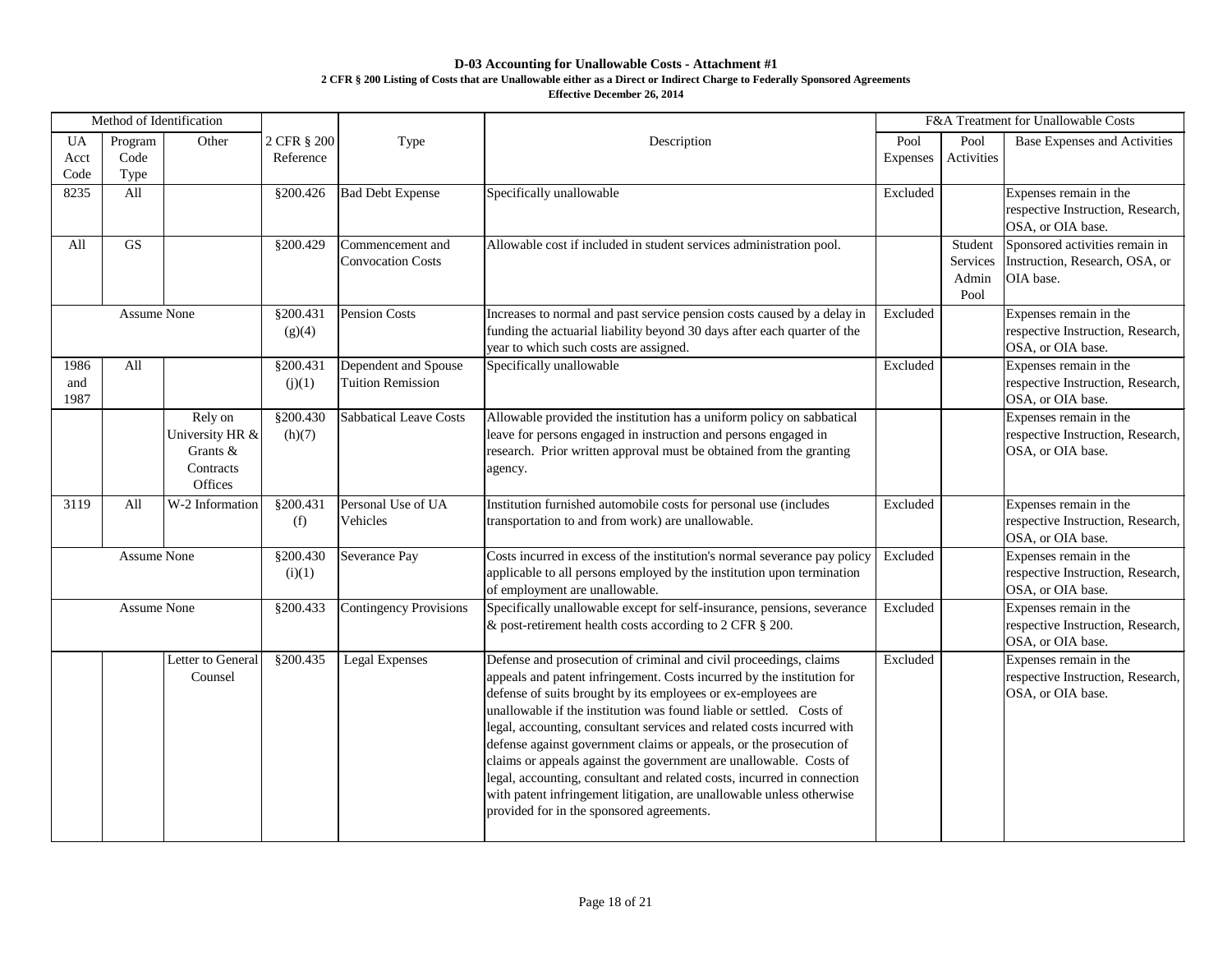# **D-03 Accounting for Unallowable Costs - Attachment #1**

#### **2 CFR § 200 Listing of Costs that are Unallowable either as a Direct or Indirect Charge to Federally Sponsored Agreements**

**Effective December 26, 2014**

|                           | Method of Identification |                          |                          |                                                             |                                                                                                                                                                                                                                                                                                                                       | F&A Treatment for Unallowable Costs |                    |                                                                                           |
|---------------------------|--------------------------|--------------------------|--------------------------|-------------------------------------------------------------|---------------------------------------------------------------------------------------------------------------------------------------------------------------------------------------------------------------------------------------------------------------------------------------------------------------------------------------|-------------------------------------|--------------------|-------------------------------------------------------------------------------------------|
| <b>UA</b><br>Acct<br>Code | Program<br>Code<br>Type  | Other                    | 2 CFR § 200<br>Reference | Type                                                        | Description                                                                                                                                                                                                                                                                                                                           | Pool<br>Expenses                    | Pool<br>Activities | <b>Base Expenses and Activities</b>                                                       |
|                           | Does not Apply           |                          | §200.436                 | <b>Depreciation Reserves</b>                                | Depreciation reserves: Institutions shall expend currently, or reserve for<br>expenditure within the next five years, the portion of indirect cost<br>payments made for depreciation under sponsored research agreements,<br>to acquire, repair, renovate, or improve buildings or equipment directly<br>used for organized research. | N/A                                 |                    | N/A                                                                                       |
| 8502<br>and<br>8115       | All                      |                          | §200.434                 | Donations or<br>Contributions                               | Unallowable regardless of recipient                                                                                                                                                                                                                                                                                                   | Excluded                            |                    | Expenses remain in the<br>respective Instruction, Research,<br>OSA, or OIA base.          |
| 8115                      | All                      |                          | §200.438                 | <b>Entertainment Expenses</b>                               | Entertainment costs including amusement, diversion, social activities,<br>and any costs directly associated with such costs are unallowable.                                                                                                                                                                                          | Excluded                            |                    | Expenses remain in the<br>respective Instruction, Research,<br>OSA, or OIA base.          |
| 5XXX                      | All                      |                          | §200.439                 | Equipment                                                   | Pool capital expenditures are excluded since they are recovered through<br>depreciation. All capital expenditures for general purpose equipment<br>and special purpose equipment are unallowable as direct charges, except<br>where approved in advance by the sponsoring agency. These costs are<br>excluded from all MTDC bases.    | Excluded                            |                    | <b>Excluded from MTDC</b>                                                                 |
| 3967                      | All                      |                          | §200.441                 | Fines, Penalties, Damages<br>and Other Settlements          | Fines and penalties costs resulting from failure of the institution to<br>comply with federal, state, local or foreign laws and regulations are<br>unallowable unless specifically approved by a federal agency.                                                                                                                      | Excluded                            |                    | Expenses remain in the<br>respective Instruction, Research,<br>OSA, or OIA base.          |
| 3038 &<br>4038            | Z                        |                          | \$200.442                | Fund Raising and<br><b>Investment Costs</b>                 | Fund raising, and investment management costs are unallowable except<br>for costs related to the physical custody and control of monies and<br>securities.                                                                                                                                                                            | Excluded                            |                    | OIA Base Expenses remain in the<br>respective Instruction, Research,<br>OSA, or OIA base. |
| 3119                      | All                      |                          |                          | $\S 200.445$ (a) Goods or Services for<br>Personal Use      | Cost of goods or services for personal use of the institution's employees<br>are unallowable regardless of whether the cost is reported as taxable<br>income to the employees.                                                                                                                                                        | Excluded                            |                    | Expenses remain in the<br>respective Instruction, Research,<br>OSA, or OIA base.          |
|                           |                          | Letter to CFOs           |                          | §200.445 (b) Housing and Personal<br><b>Living Expenses</b> | Costs of housing (including utilities, depreciation, maintenance, etc.),<br>housing allowances, and personal living expenses for the institution's<br>current or past officers are unallowable regardless of whether the cost is<br>reported as taxable income to the employees.                                                      | Excluded                            |                    | Expenses remain in the<br>respective Instruction, Research,<br>OSA, or OIA base.          |
|                           |                          | Letter to Space<br>Mgmt. | §200.446                 | Idle Facilities & Idle<br>Capacity                          | Costs of idle facilities are generally unallowable. See 2 CFR<br>§200.446(b) for determining allowable idle facilities costs.                                                                                                                                                                                                         | Excluded                            |                    | Expenses remain in the<br>respective Instruction, Research,<br>OSA, or OIA base.          |
|                           |                          | Letter to Risk<br>Mgmt.  | §200.447                 | Insurance and<br><b>Indemnification Costs</b>               | Insurance costs to protect against defects in the institution's materials or<br>workmanship are unallowable. Other insurance, including self-<br>insurance reserved, is allowable.                                                                                                                                                    | Excluded                            |                    | Expenses remain in the<br>respective Instruction, Research,<br>OSA, or OIA base.          |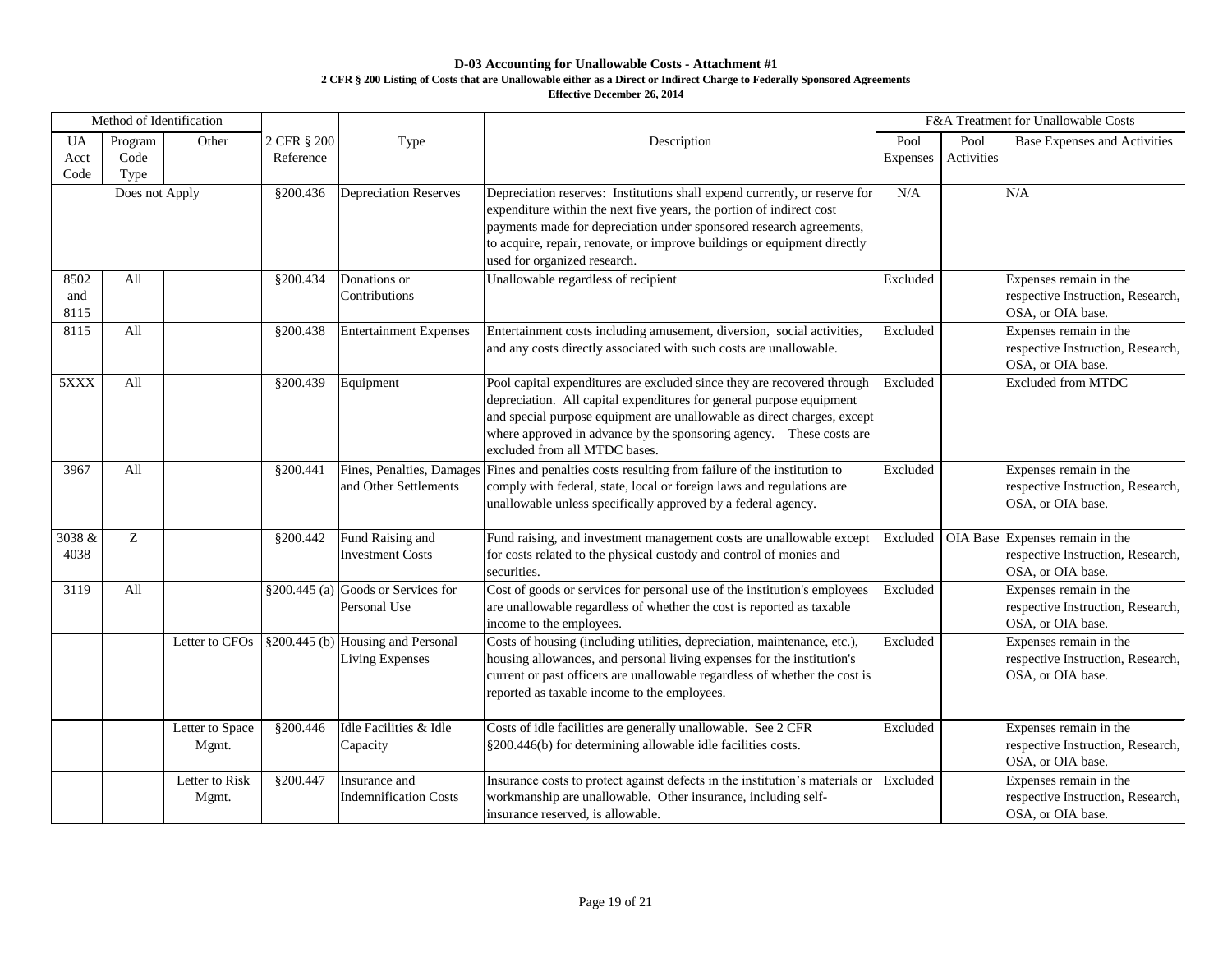# **D-03 Accounting for Unallowable Costs - Attachment #1 2 CFR § 200 Listing of Costs that are Unallowable either as a Direct or Indirect Charge to Federally Sponsored Agreements**

**Effective December 26, 2014**

|                         | Method of Identification |                                                                                            |                          |                                                                      |                                                                                                                                                                                                                                                                                                                                                                                                                                                                                                                                                                                                                                                                                                                                                                                                                                                                         | F&A Treatment for Unallowable Costs |                    |                                                                                           |
|-------------------------|--------------------------|--------------------------------------------------------------------------------------------|--------------------------|----------------------------------------------------------------------|-------------------------------------------------------------------------------------------------------------------------------------------------------------------------------------------------------------------------------------------------------------------------------------------------------------------------------------------------------------------------------------------------------------------------------------------------------------------------------------------------------------------------------------------------------------------------------------------------------------------------------------------------------------------------------------------------------------------------------------------------------------------------------------------------------------------------------------------------------------------------|-------------------------------------|--------------------|-------------------------------------------------------------------------------------------|
| <b>UA</b><br>Acct       | Program<br>Code          | Other                                                                                      | 2 CFR § 200<br>Reference | Type                                                                 | Description                                                                                                                                                                                                                                                                                                                                                                                                                                                                                                                                                                                                                                                                                                                                                                                                                                                             | Pool<br><b>Expenses</b>             | Pool<br>Activities | Base Expenses and Activities                                                              |
| Code                    | Type                     |                                                                                            |                          |                                                                      |                                                                                                                                                                                                                                                                                                                                                                                                                                                                                                                                                                                                                                                                                                                                                                                                                                                                         |                                     |                    |                                                                                           |
| 8340,<br>8341 &<br>8342 | Z                        | <b>Cash Flow</b><br>Analysis                                                               | §200.449                 | Interest                                                             | Interest costs are unallowable except for interest expenses paid to<br>external parties for assets (buildings and equipment) used to support<br>sponsored agreements. Additional specific criteria exist in OMB 2 CFR<br>$\S 200.449(c)$ that must be satisfied in order for interest expenses to be<br>allowable.                                                                                                                                                                                                                                                                                                                                                                                                                                                                                                                                                      | Excluded                            |                    | OIA Base Expenses remain in the<br>respective Instruction, Research,<br>OSA, or OIA base. |
| 2090,<br>2190 &<br>3040 | Z                        |                                                                                            | §200.450                 | Lobbying                                                             | Unallowable lobbying costs and activities are defined broadly to include<br>costs associated with any attempt to influence governmental (federal,<br>state, local, etc.) elections and legislation. Legislative liaison activities<br>are unallowable if the activity is carried on in support of or in<br>preparation of unallowable lobbying activities. Executive lobbying<br>costs incurred in attempting to apply any influence that induces or tends<br>to induce either directly, indirectly, an employee or officer of the<br>Executive Branch of the Federal Government to give consideration or to<br>act regarding a sponsored agreement or a regulatory matter on any basis<br>other than the merits of the matter. In general, lobbying expenses may<br>not be paid for with funds from sponsored agreements unless<br>specifically authorized by statute. | Excluded                            |                    | OIA Base Expenses remain in the<br>respective Instruction, Research,<br>OSA, or OIA base. |
| 8661                    |                          | Rely on<br>University<br>Grants and<br><b>Contracts Office</b>                             | §200.451                 | <b>Losses on Other Awards</b><br>or Contracts                        | Costs in excess of income (overruns) under any award or contract are<br>unallowable.                                                                                                                                                                                                                                                                                                                                                                                                                                                                                                                                                                                                                                                                                                                                                                                    | Excluded                            |                    | Expenses remain in the<br>respective Instruction, Research,<br>OSA, or OIA base.          |
| 3663                    | All                      |                                                                                            | \$200.454                | Memberships,<br>Subscriptions, and<br>Professional Activity<br>Costs | Cost of membership in any civic, community, social, dining or country<br>club or organization are unallowable.                                                                                                                                                                                                                                                                                                                                                                                                                                                                                                                                                                                                                                                                                                                                                          | Excluded                            |                    | Expenses remain in the<br>respective Instruction, Research,<br>OSA, or OIA base.          |
|                         |                          | Rely on<br>University<br>Grants and<br><b>Contracts Office</b>                             | §200.458                 | Pre-agreement Costs                                                  | Cost incurred prior to the effective date of the sponsored agreement are<br>unallowable unless approved by the sponsored agency.                                                                                                                                                                                                                                                                                                                                                                                                                                                                                                                                                                                                                                                                                                                                        | Excluded                            |                    | Expenses remain in the<br>respective Instruction, Research,<br>OSA, or OIA base.          |
|                         |                          | Rely on<br>University<br>Grants and<br><b>Contracts Office</b>                             | §200.455                 | <b>Organizational Costs</b>                                          | Costs such as incorporation fees, brokers' fees, fees to promoters,<br>organizers or management consultants, attorneys, accountants, or<br>invesment counselor, or unallowable except with prior approval of the<br>Federal awarding agency.                                                                                                                                                                                                                                                                                                                                                                                                                                                                                                                                                                                                                            | Excluded                            |                    | Expenses remain in the<br>respective Instruction, Research,<br>OSA, or OIA base.          |
|                         |                          | Letter to General<br>Counsel, Rely on<br>University<br>Procurement &<br><b>GCS</b> Offices | §200.459                 | <b>Professional Services</b><br>Costs                                | Determine allowability for legal professional services costs in<br>conjunction with 2 CFR §200.435. Other professional services are<br>allowable if the criteria listed in 2 CFR §200.459 are met.                                                                                                                                                                                                                                                                                                                                                                                                                                                                                                                                                                                                                                                                      | Excluded                            |                    | Expenses remain in the<br>respective Instruction, Research,<br>OSA, or OIA base.          |